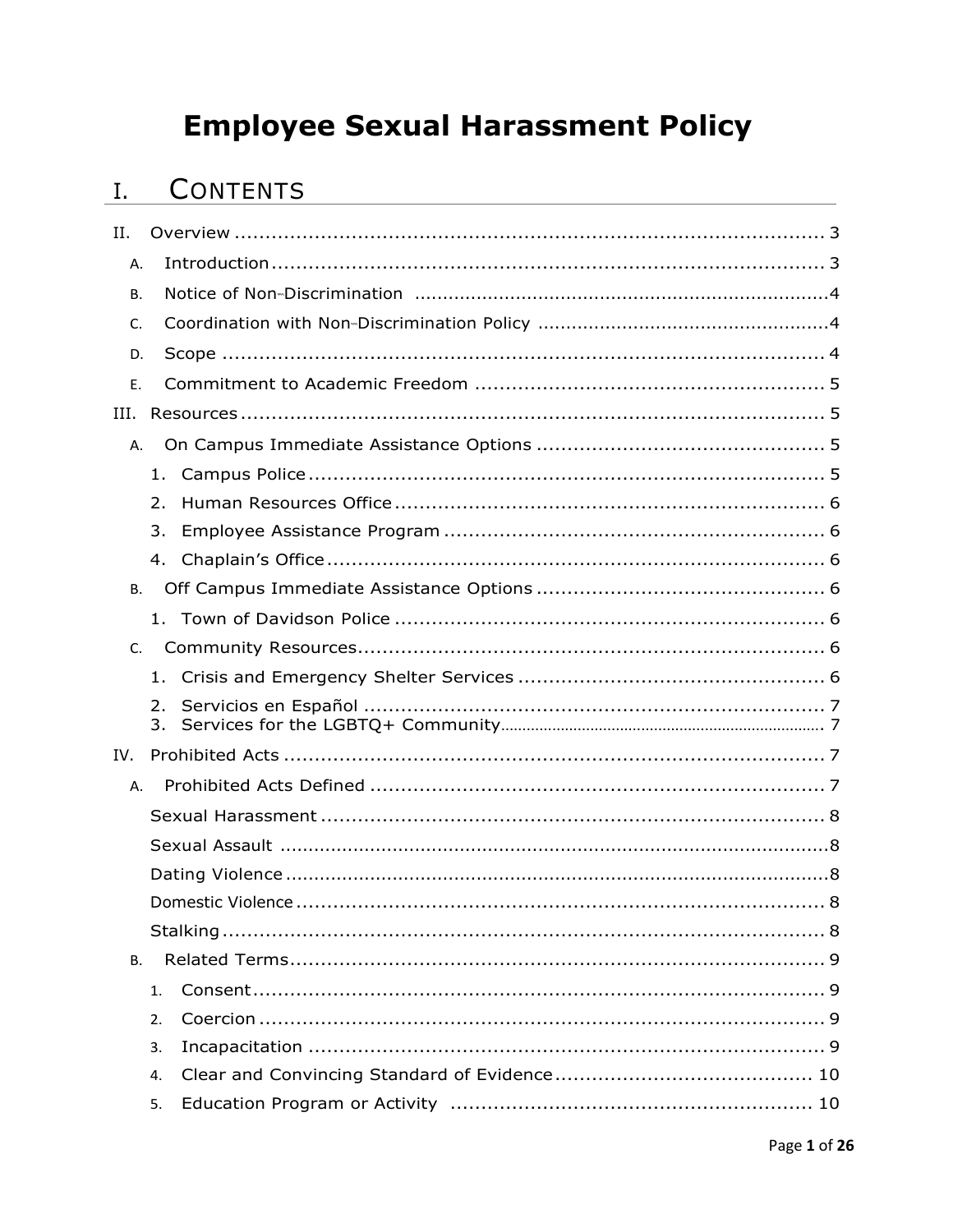|           | 6.  |                                                                     |
|-----------|-----|---------------------------------------------------------------------|
|           | 7.  |                                                                     |
|           | 8.  |                                                                     |
|           | 9.  |                                                                     |
|           |     |                                                                     |
|           | 11. |                                                                     |
|           | 12. |                                                                     |
|           |     |                                                                     |
|           |     |                                                                     |
|           |     |                                                                     |
|           |     |                                                                     |
| V.        |     |                                                                     |
| А.        |     |                                                                     |
|           | 1.  |                                                                     |
|           | 2.  |                                                                     |
|           | 3.  |                                                                     |
| VI.       |     |                                                                     |
| А.        |     |                                                                     |
| В.        |     |                                                                     |
| C.        |     |                                                                     |
| VII.      |     |                                                                     |
| Α.        |     |                                                                     |
| <b>B.</b> |     |                                                                     |
| C.        |     |                                                                     |
| D.        |     | Coordination with Non-Discrimination and Non-Harassment Policy  15  |
| Е.        |     |                                                                     |
| F.        |     |                                                                     |
| VIII.     |     |                                                                     |
| А.        |     | Respondent Acceptance of Responsibility or Voluntary Resignation 16 |
| В.        |     |                                                                     |
| C.        |     |                                                                     |
|           |     |                                                                     |
|           |     |                                                                     |
|           |     |                                                                     |
| IX.       |     |                                                                     |
| А.        |     |                                                                     |
|           |     | Page 2 of 26                                                        |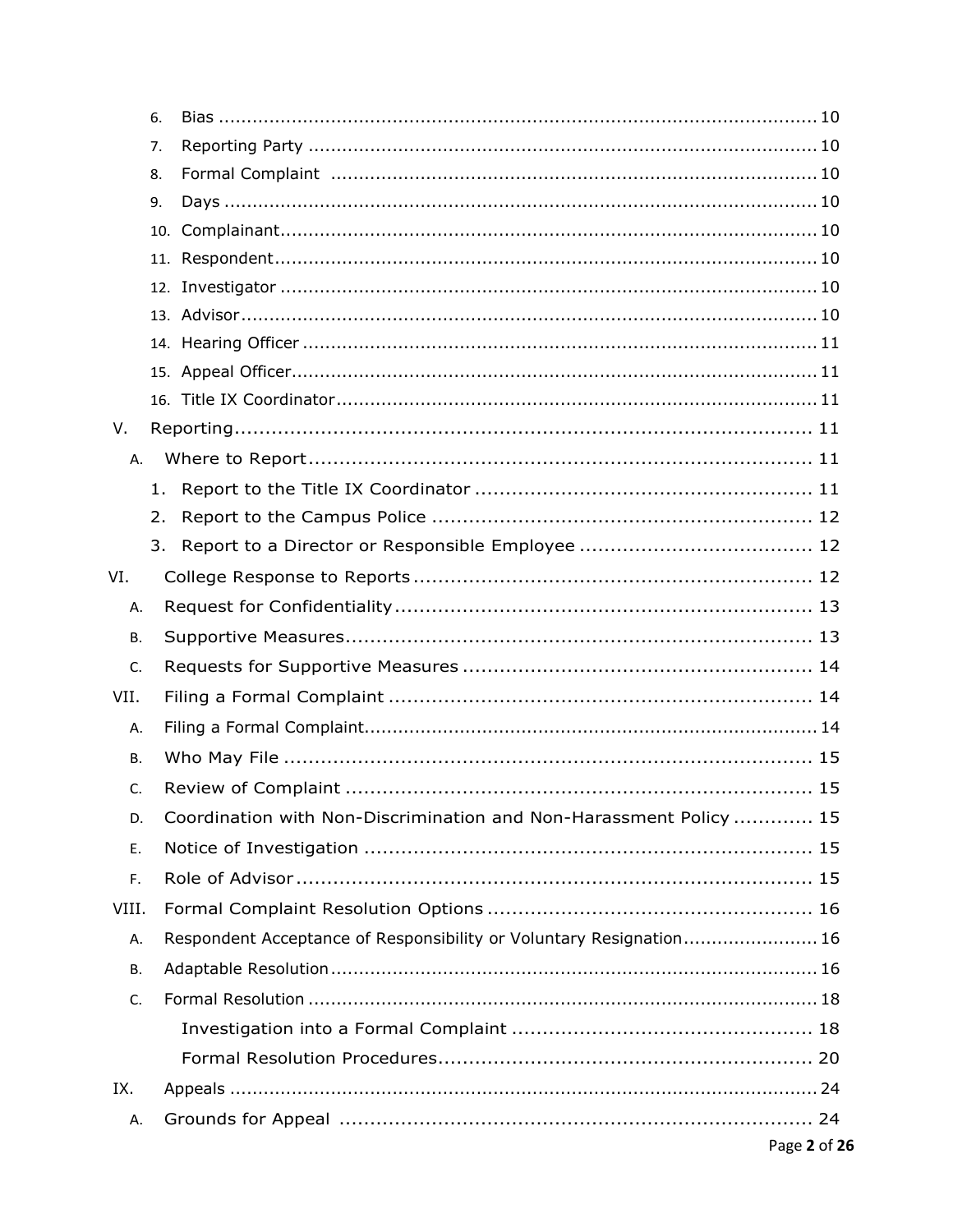### <span id="page-2-0"></span>II. OVERVIEW

### <span id="page-2-1"></span>A. INTRODUCTION

 Davidson College is committed to creating and maintaining an environment that is free of sexual harassment, stalking, and relationship abuse and violence, and that promotes a healthy spirit of responsibility, dignity, and respect in matters of sexual conduct and interpersonal relationships. The College does not condone and will not tolerate sexual harassment, stalking, or relationship abuse or violence. This Policy provides recourse for members of the campus community who have experienced sexual harassment, relationship abuse and violence, or stalking, and establishes a process for the College to determine whether specific behaviors constitute violations of this Policy.

 Any individual who has been the target of sexual harassment, stalking, or relationship abuse or violence has the option to make a report to campus police or local law enforcement, to initiate Davidson's internal procedure as outlined in this Policy, to do both, or to do neither.

 The College strongly encourages all members of our community to report any act of sexual harassment, stalking, or relationship abuse or violence, and to seek appropriate health care and support even if the reporting person does not want to initiate Davidson's internal procedure. Sexual assault (including rape), physical violence, and stalking are serious criminal acts and we encourage reporting of incidents to the police.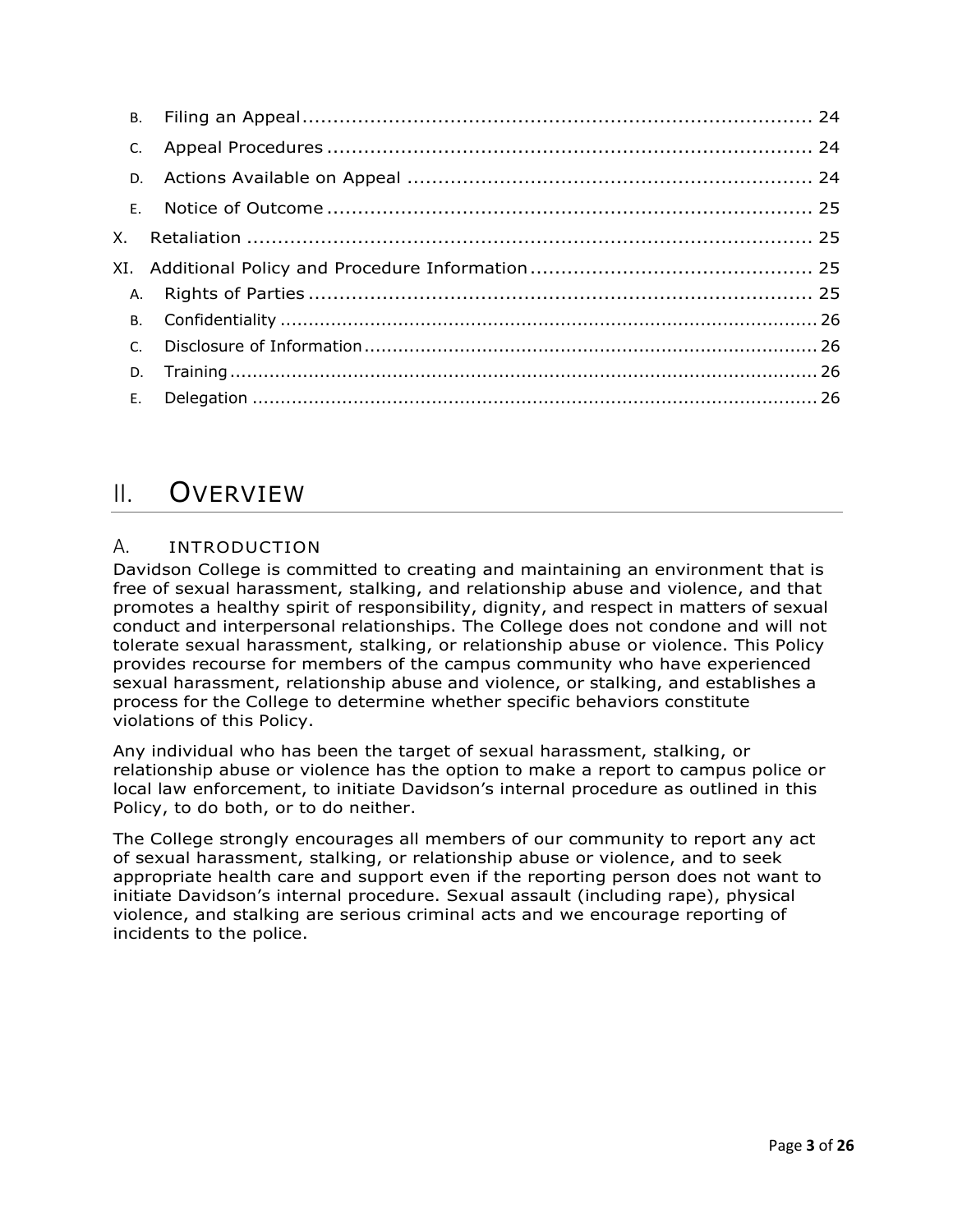When the College receives a report of sexual harassment, stalking, or relationship abuse or violence, the College will use the procedures outlined in this Policy to take reasonable, prompt, and appropriate action to respond.

 This Policy has been developed consistent with Title IX of the Education Amendments of 1972 (20 U.S.C. § 1681 et seq.), its implementing regulations, 34 C.F.R. Part 106, and significant guidance documents published by the U.S. Department of Education Office for Civil Rights; and with the Jeanne Clery Disclosure of Campus Security Policy and Campus Crime Statistics Act, 20 U.S.C. § 1092(f) ("the "Clery Act") and its implementing regulations, 34 C.F.R. Part 668. Please note that the definitions and standard of review in this Policy differ from North Carolina criminal law. (Refer to the College's Annual Security Report for the North Carolina criminal law definitions for sex offenses, stalking, domestic violence, and dating violence.)

### <span id="page-3-0"></span>B. NOTICE OF NON-DISCRIMINATION

 Davidson College expressly prohibits any form of intimidation or harassment based on race, color, ethnicity, national origin, religion, age, disability, sex, gender or sexual orientation, gender identity, or any other status protected by applicable federal, state, or local law. (see Non-Discrimination and Equal Employment Opportunity).

### <span id="page-3-1"></span>C. COORDINATION WITH NON-DISCRIMINATION POLICY

 The College recognizes that harassment and sexual harassment related to an individual's sex, gender or sexual orientation, can occur in conjunction with harassment related to an individual's race, color, ethnicity, national origin, religion, age, or disability. Targeting individuals on the basis of these characteristics is also a violation of our community standards. Under these circumstances, the College will coordinate the investigation and resolution efforts to address harassment and sexual harassment related to the targeted individual's sex, sexual orientation, or gender together with the conduct related to the targeted individual's race, color, ethnicity, national origin, religion, age, or disability.

### <span id="page-3-2"></span>D. SCOPE

 This Policy applies to complaints against employees by any members of the Davidson College community, including other employees (regular and temporary), and other individuals associated with Davidson College including but not limited to: visitors, volunteers, independent contractors, vendors or other third parties with whom the College has business or educational dealings, or who have complaints against an employee. This Policy also applies to students who have complaints against an employee. For complaints against students, see *Policies, Procedures and Information on Sexual Harassment, Relationship Abuse and Violence, and Stalking* available at: <https://www.davidson.edu/offices-and-services/dean-students/sexual>[misconduct/policy-procedures](https://www.davidson.edu/offices-and-services/dean-students/sexual-misconduct/policy-procedures)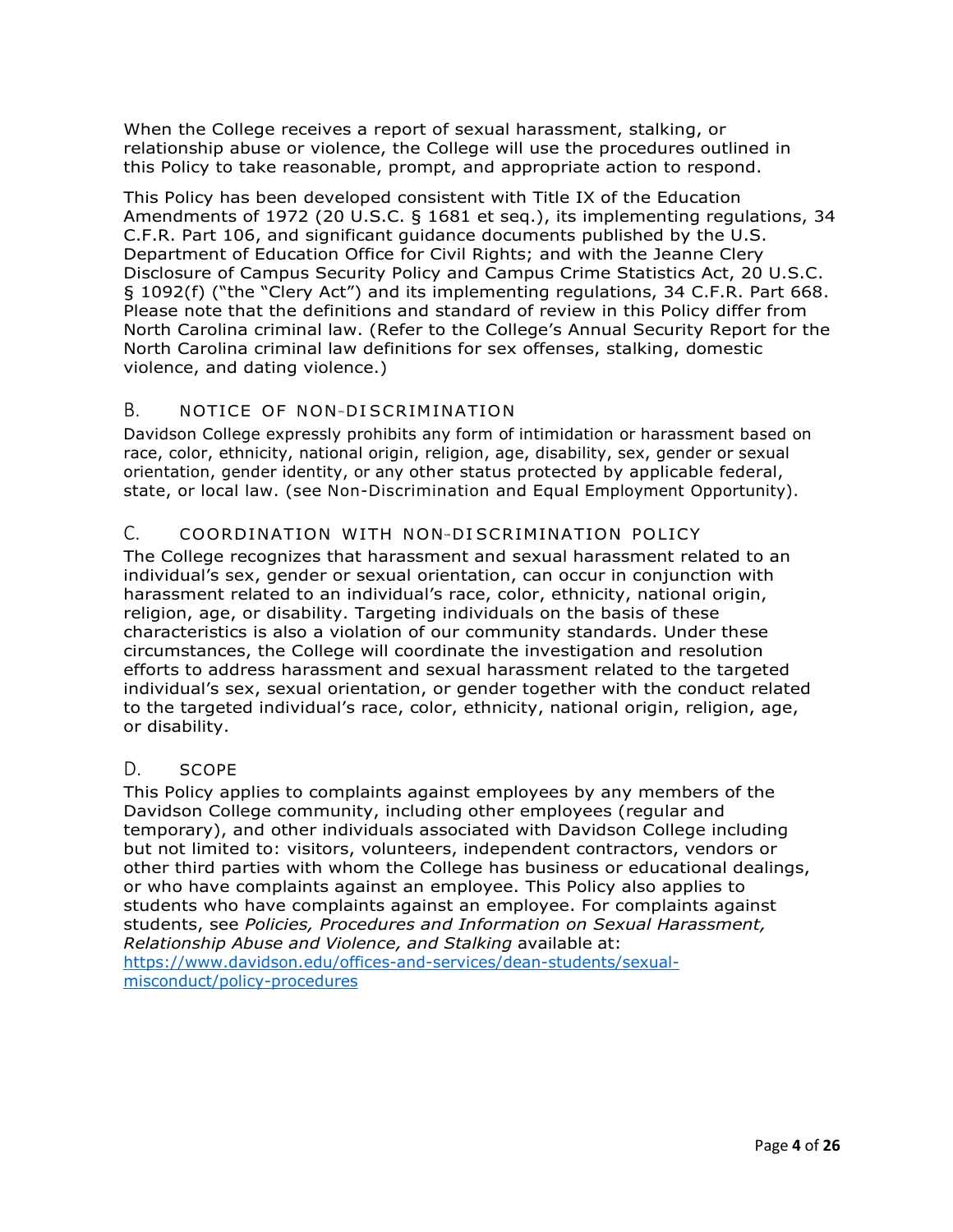All College community members are responsible for their actions and behavior, whether the conduct in question occurs on campus or in another location. Members of the Davidson College community have a responsibility to adhere to College policies and local, state, and federal law.

 This Policy applies both to on-campus conduct and off-campus conduct that has an actual or potential adverse impact on any member of the College community or the College.

### <span id="page-4-0"></span>E. COMMITMENT TO ACADEMIC FREEDOM

 Teaching, performing research, and learning are subject to the protections of "academic freedom" as described in the College's policy on academic freedom. Actions or words used in the context of the academic curriculum and teaching environments that serve legitimate and reasonable educational purposes will not be evaluated as harassment or other unlawful discrimination because of the principles underlying academic freedom. However, academic freedom is not a legitimate defense in the case of bona fide discrimination or harassment including sexual harassment.

### <span id="page-4-1"></span>III. RESOURCES

#### A. ON CAMPUS ASSISTANCE OPTIONS

In an emergency situation, go to a safe location and call 911.

 If an individual has been the target of sexual harassment, relationship abuse and violence, or stalking and is seeking immediate assistance, there are several on-and off-campus options available.

### **Campus Police**

 The Davidson College Public Safety Office has staff trained in how to respond to a report of sexual harassment, relationship abuse and violence, or stalking. If preferred, the individual may request to speak to the Interpersonal Violence Officer. Campus Police can assist you with personal safety, seeking medical attention, preserving evidence, or filing a police report. Campus Police also can contact other on- campus and off-campus resources to assist you.

• Main Office Phone 704-894-2178

704-892-7773 (24 hour)

### **Human Resources Office**

 The Human Resources office has trained staff who can help identify and explain options and resources and can connect Reporting Parties with additional on-campus and off-campus resources.

Main Phone

• Main Phone 704-894-2213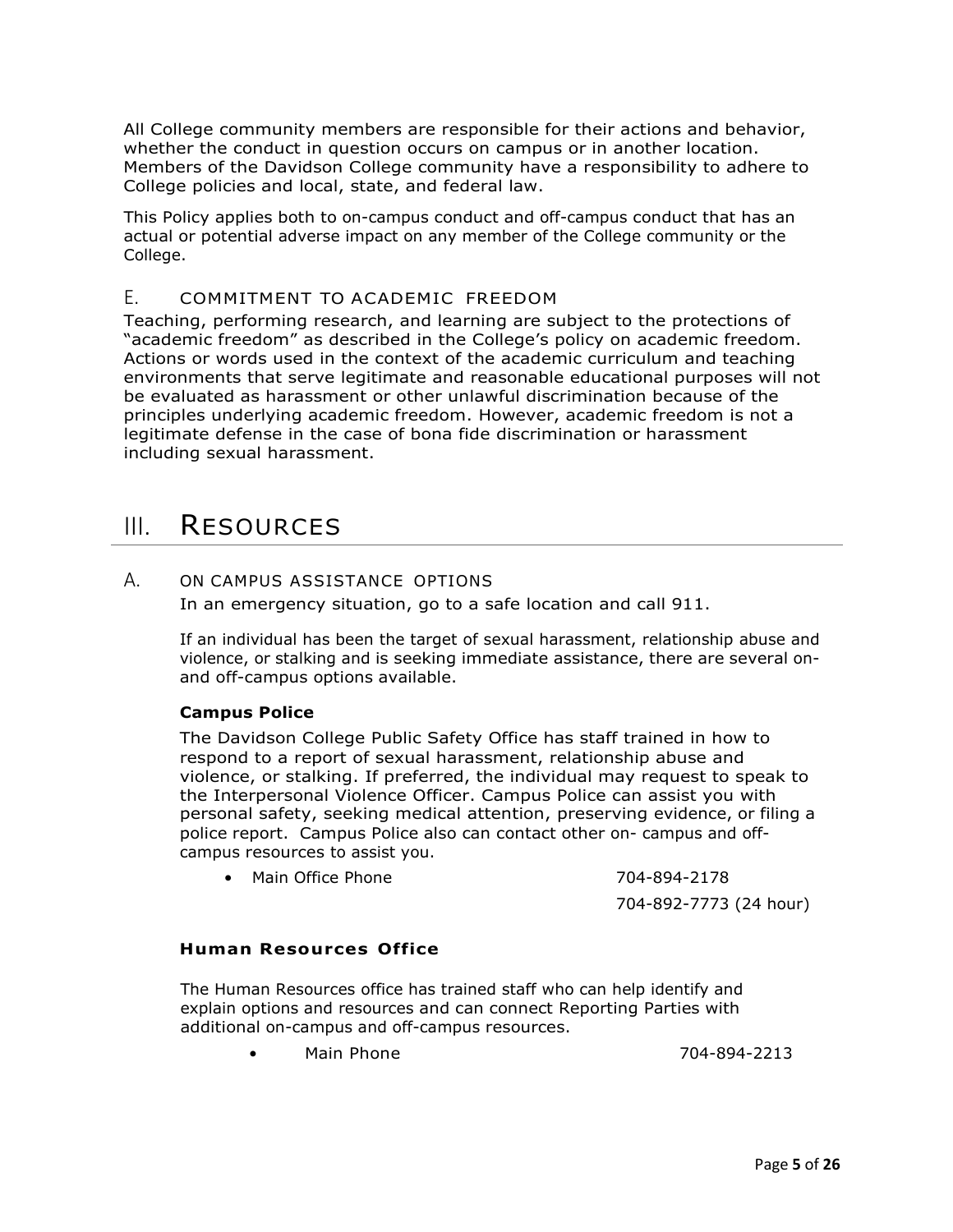### <span id="page-5-0"></span>**Employee Assistance Program**

 Counselors provided through the Employee Assistance Program (EAP) for Davidson College can help with many concerns and use of the EAP is held in strict confidence. Each employee (and his/her family members) are provided up to six free sessions annually with an EAP counselor.

• Employee Assistance Program (24 hour) 877-240-6863

### <span id="page-5-2"></span><span id="page-5-1"></span>B. OFF CAMPUS IMMEDIATE ASSISTANCE OPTIONS

### **Town of Davidson Police**

 The Davidson Police Department is available 24 hours a day, 365 days a year to meet with any victim of sexual assault, domestic violence, physical assault or the crime of stalking. Its officers are committed to conducting a full criminal investigation into these allegations. The Davidson Police Department also provides a Victim-Witness Advocate who is trained to support and assist victims of domestic violence and sexual assault. This support is provided as the case is investigated. There are no costs for these services.

| Main Phone (24 hour) | 704-892-5131 |
|----------------------|--------------|

| Main Phone (24 hour) | 704-892-5131 |
|----------------------|--------------|
| Emergency (24 hour)  | 911          |

### <span id="page-5-3"></span>C. COMMUNITY RESOURCES

### **Crisis and Emergency Shelter Services**

<span id="page-5-5"></span><span id="page-5-4"></span>

|                                   | Safe Alliance                                                  | 704-332-9034 |  |
|-----------------------------------|----------------------------------------------------------------|--------------|--|
|                                   | Victim Assistance and Rape Crisis (24 hour)                    | 704-375-9900 |  |
|                                   | Shelter for Battered Women/Crisis Hotline (24 hour)            | 704-332-2513 |  |
|                                   | Victim & Legal Assistance - Domestic Violence                  | 704-336-4126 |  |
|                                   | Salvation Army Center of Hope Women                            | 704-348-2560 |  |
|                                   | and Children's Shelter                                         |              |  |
|                                   | Mecklenburg County Women's Commission                          | 704-336-3210 |  |
|                                   | Domestic Violence Healthcare Project (CMS)                     | 704-446-3999 |  |
|                                   | Project Safe (based at Presbyterian Hospital)                  | 704-614-7212 |  |
|                                   | Sexual Trauma Resource Center                                  | 704-332-9034 |  |
|                                   |                                                                |              |  |
|                                   | Servicios en Español                                           |              |  |
|                                   | Shelter for Battered Women/Crisis Hotline (24 hour)            | 704-332-2513 |  |
|                                   | Victim & Legal Assistance - Domestic Violence                  | 704-336-4126 |  |
|                                   | Programa Confianza (Mecklenburg County Residents) 704-336-3210 |              |  |
| Services for the LGBTQ+ Community |                                                                |              |  |
|                                   | Safe Alliance                                                  | 704-332-9034 |  |
|                                   | Victim Assistance & Rape Crisis (24 Hour)                      | 704-375-9900 |  |
|                                   | Time Out Youth                                                 | 704-344-8335 |  |
|                                   |                                                                |              |  |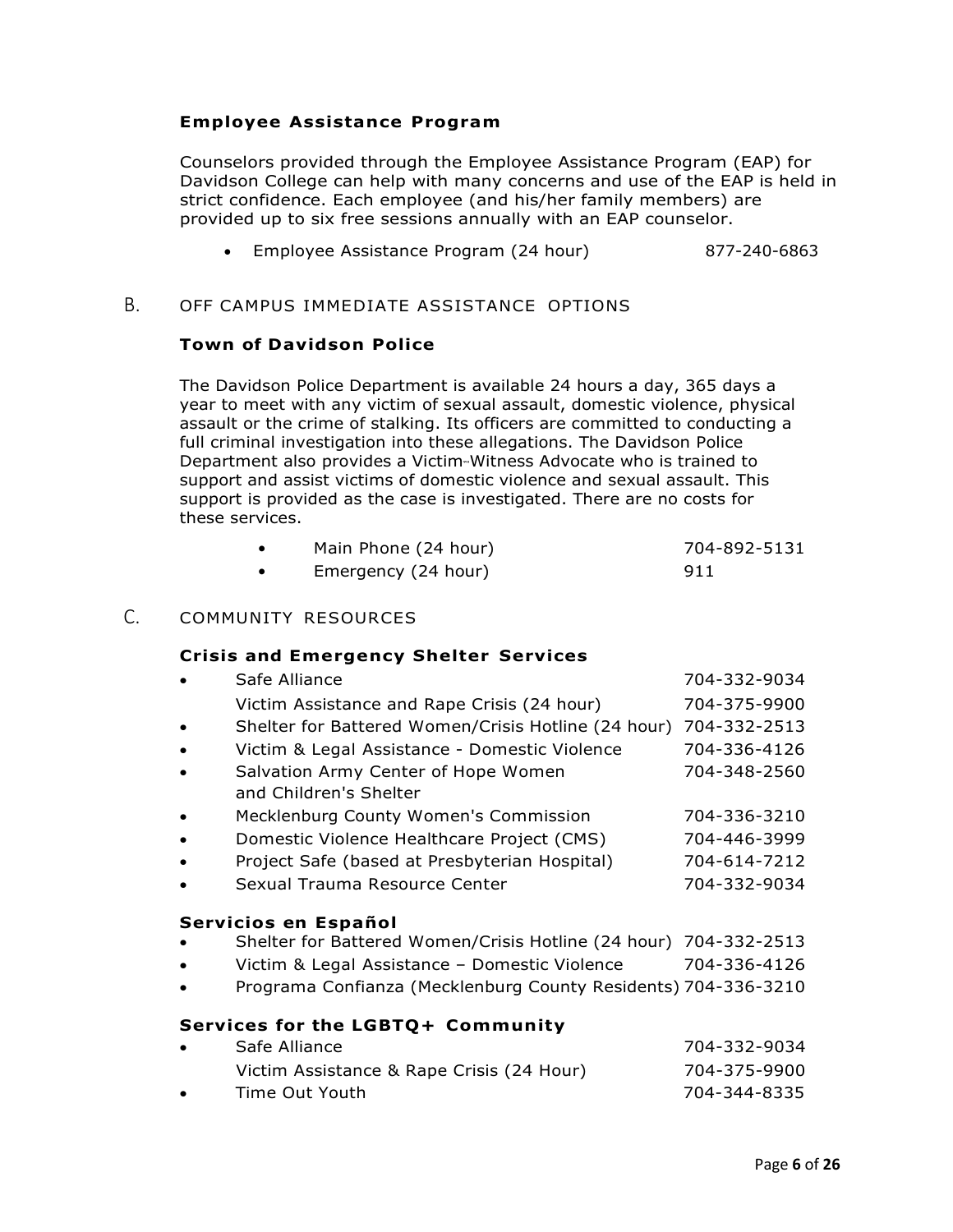(shelter & LGBTQ+ resource referrals ages 11-20)

• Mecklenburg County Women's Commission 704-336-3210 (partner violence resources)

# <span id="page-6-0"></span>IV. PROHIBITED ACTS

 This Policy's definitions and standard of review differ from North Carolina criminal law. Neither law enforcement's determination whether to prosecute nor the outcome of any criminal prosecution is determinative of whether a violation of this Policy has occurred. Proceedings under this Policy may be carried out prior to, simultaneously with, or following civil or criminal proceedings off campus.

 The following defined acts are prohibited, regardless of the sex, sexual orientation, gender identity, or gender expression of the individuals involved.

### <span id="page-6-1"></span>A. PROHIBITED ACTS DEFINED

 The following definitions outline the types of conduct prohibited under this Policy and identify the individuals and processes involved in the investigation of and response to allegations of those prohibited acts. The following definitions of prohibited conduct are defined by the 2020 amendments to the implementing regulations, 34 C.F.R. Part 106, of the Title IX of the Education Amendments Act of 1972 ("Title IX").

 **Jurisdiction and Scope** This Policy applies to employee conduct that occurs on campus or in a College Program or Activity. The following definitions of prohibited conduct do not apply to conduct that

- 1. Did not occur in a College Program or Activity;
- 2. Did not occur against a person in the United States; or
- 3. Occurred when the Complainant was not participating or attempting to participate in a College Program or Activity at the time the complaint was filed.

 The Employee Sexual Harassment Policy applies to all Formal Complaints of sexual harassment, stalking or relationship abuse or violence. Therefore, all Formal Complaints will be reviewed by the Title IX Coordinator under this policy to determine if the alleged conduct is a potential violation of this Policy. If the alleged conduct does not meet the requirements for a Formal Complaint under this Policy, then the alleged conduct will be reviewed by Human Resources under the Non-Discrimination and Non-Harassment Policy.

 **Sexual harassment** means conduct on the basis of sex that satisfies one or more of the following:

- a. Quid Pro Quo: An employee of the College conditioning the provision of an aid, benefit, or service of the College on an individual's participation in unwelcome sexual conduct, or
- b. Unwelcome conduct determined by a reasonable person to be so severe, pervasive, and objectively offensive that it effectively denies a person equal access to the College's education Programs or Activities.

Sexual Harassment, as a broad category, includes the offenses of sexual harassment,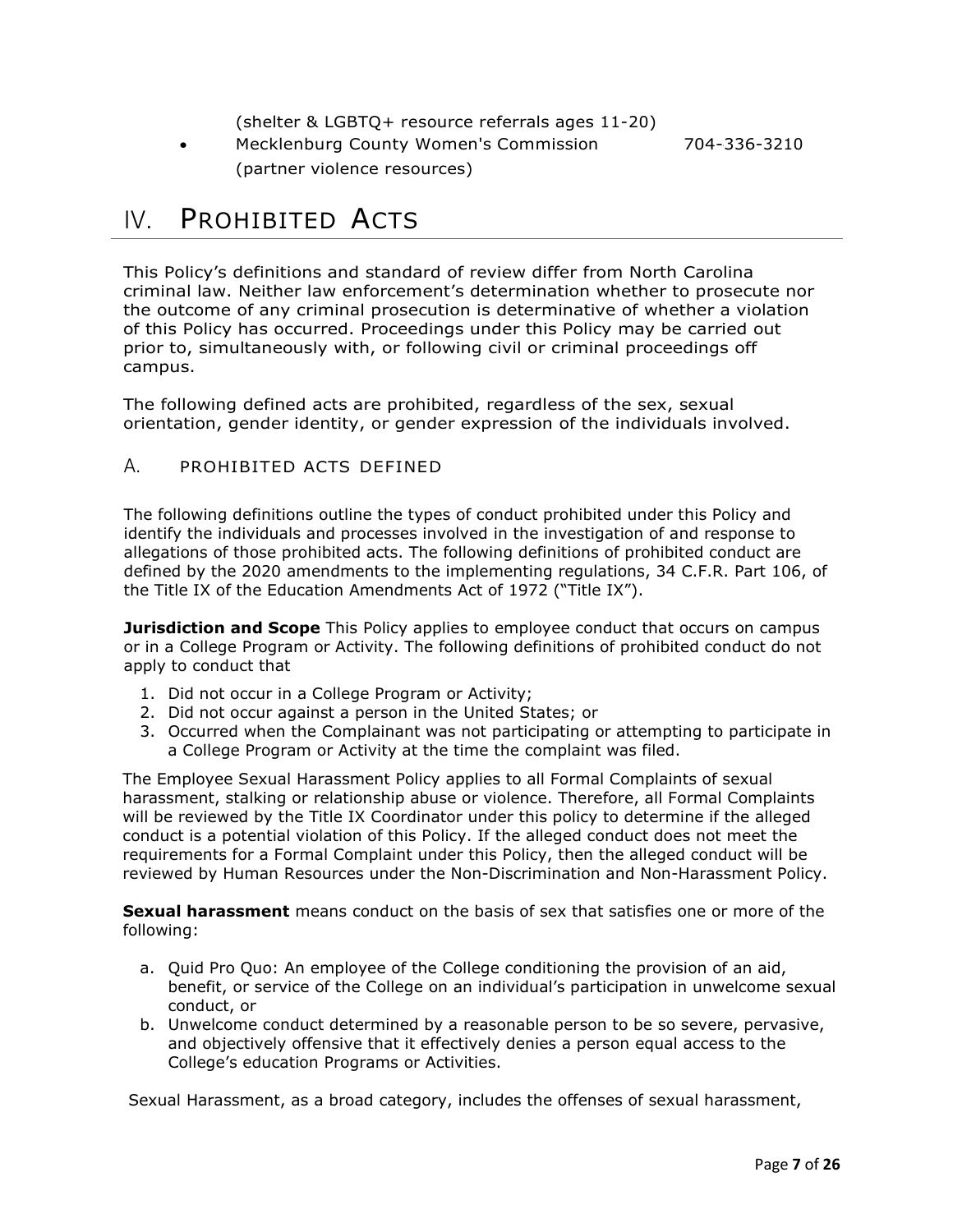sexual assault, domestic violence, dating violence, and stalking.

**Sexual assault** Any sexual act directed against another person, without the consent of the Complainant, including instances in which the Complainant is incapable of giving consent. Sexual Assault includes:

> (1) Penetration, no matter how slight, of the vagina or anus with any body part or object, or oral penetration by a sex organ of another person, without the consent of the Complainant.

 (2) The touching of the private body parts of another person for the purpose of sexual gratification, without the consent of the Complainant incapacity.

incapacity.<br>(3) Sexual intercourse between persons who are related to each other within the degrees wherein marriage is prohibited by law.

 (4) Sexual intercourse with a person who is under the statutory age of consent.

 **Dating Violence** Violence committed by a person, who is in or has been in a social relationship of a romantic or intimate nature with the Complainant. The existence of such a relationship shall be determined based on a consideration of the length of the relationship, the type of relationship, and the frequency of interaction between the persons involved in the relationship. Dating violence includes, but is not limited to, sexual or physical abuse or the threat of such abuse. Dating violence does not include acts covered under the definition of Domestic Violence

 **Domestic Violence** Any violence that may constitute felony or misdemeanor crime of violence committed: (a) by a current or former spouse or intimate partner of the Complainant, (b) by a person with whom the Complainant shares a child in common, (c) by a person who is cohabitating with or has cohabitated with the Complainant as a spouse or intimate partner, (d) by a person similarly situated to a spouse of the Complainant under the domestic or family violence laws of North Carolina, or (e) by any other person against an adult or youth Complainant who is protected from that person's acts under the domestic or family violence laws of North Carolina.

 **Stalking** Engaging in a "course of conduct" directed at a specific person that would cause a reasonable person to fear for the person's safety or the safety of others; or "suffer substantial emotional distress." Under this section, "course of conduct" is defined as two or more acts, including, but not limited to, acts in which the stalker directly, indirectly, or through third parties, by any action, method, device, or means, follows, monitors, observes, surveils, threatens, or communicates to or about a person, or interferes with a person's property; and "substantial emotional distress" is defined as a significant mental suffering or anguish that may but does not necessarily require medical or other professional treatment or counseling.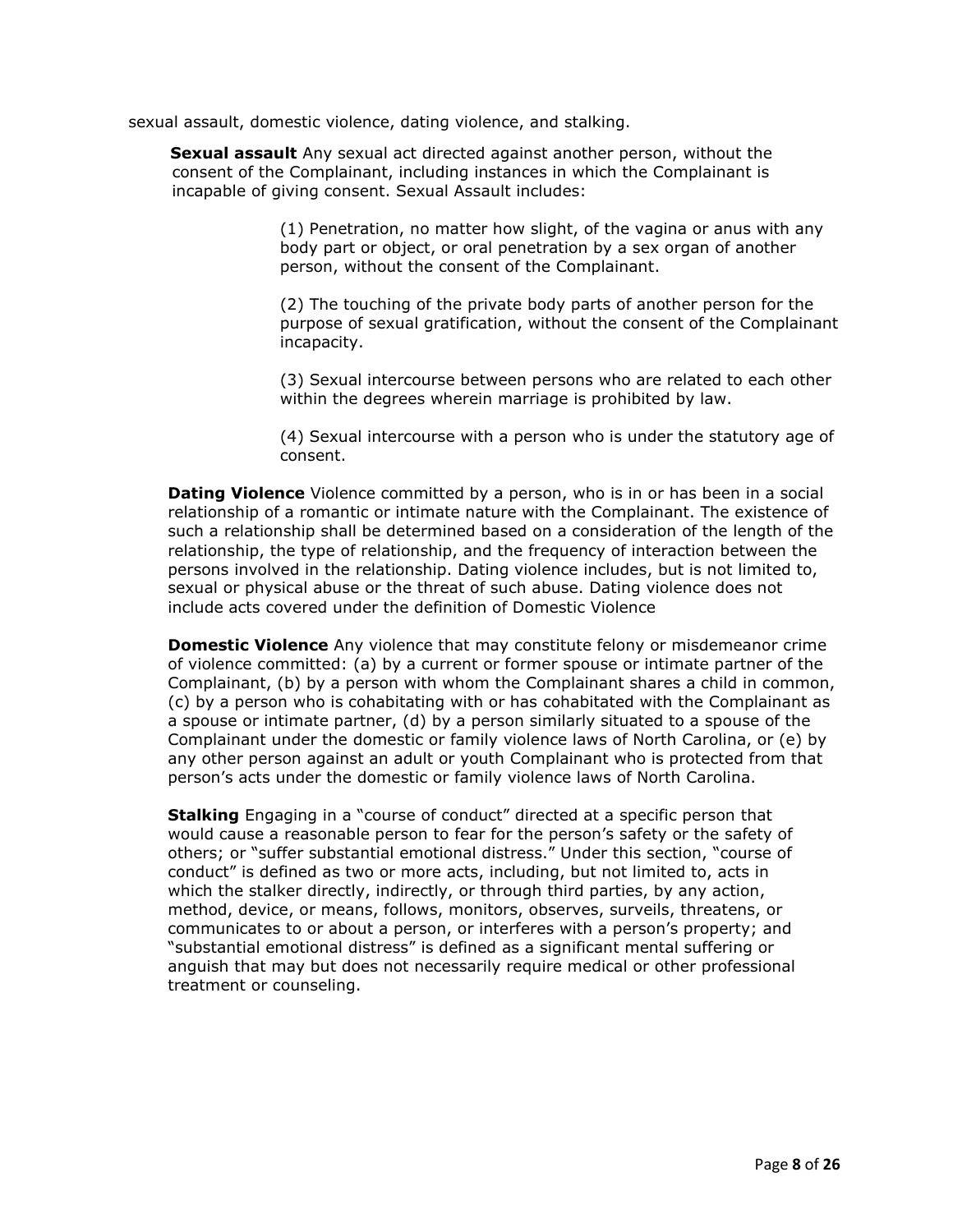### <span id="page-8-0"></span>B. RELATED TERMS

 **Consent** "Consent" means the affirmative, unambiguous, and voluntary agreement to engage in a specific sexual activity during a sexual encounter. Consent can be communicated by either explicit verbal consent or overt action clearly expressing consent. Such signals of consent must be mutual and ongoing, as well as offered freely and knowingly.

 Consent cannot be inferred under circumstances in which consent is not clear, including but not limited to the absence of "no" or "stop," or the existence of a prior or current relationship or sexual activity. As well, a verbal "no," even if it may sound indecisive or insincere, constitutes a lack of consent. If at any time during a sexual encounter any confusion or ambiguity should arise on the issue of consent, it is incumbent upon each individual involved in the activity to stop and clarify the other's willingness to continue. Consumption of alcohol, in and of itself, does not relieve an individual of responsibility to obtain ongoing consent.

 An individual who is asleep, or mentally or physically incapacitated, either through the effect of drugs or alcohol or for any other reason, or who was under duress, threat, coercion, or force, is not able to consent. An individual who is under the age of 16 is not able to consent. Indications of consent are irrelevant if the person is not able to consent.

 **Coercion** "Coercion" is the use of pressure to compel another individual to initiate or continue sexual activity against an individual's will. Coercion can include a wide range of behaviors, including harassment, intimidation, manipulation, threats, or blackmail. A person's words or conduct are sufficient to constitute coercion if they impair another individual's ability to choose whether or not to engage in sexual activity.

 **Incapacitation** "Incapacitation" is a state where an individual cannot make an informed an rational decision to engage in sexual activity because the individual lacks conscious knowledge of the nature of the act (e.g., to understand the who, what, when, where, why, or how of the sexual activity) and/or is physically helpless. Incapacitation can result from sleep, unconsciousness, mental or physical helplessness, ingestion of substances, or lack of awareness that sexual activity is taking place.

- **a.** Incapacitation may result from the use of alcohol or drugs, but consumption of alcohol or drugs alone is not sufficient to establish incapacitation. The impact of alcohol and drugs varies from person to person, and evaluating incapacitation requires an assessment of how the consumption of alcohol and/or drugs impacts an individual's decision-making ability; awareness of consequences; ability to make informed judgements; and capacity to appreciate the nature and the quality of an act.
- **b.** Evaluating incapacitation also requires an assessment of whether the Respondent knew or should have known that the Complainant was incapacitated. In determining whether the Respondent should have known that the Complainant was incapacitated, the standard is whether a reasonable sober person should have known that the Complainant was incapacitated. Indicators of incapacitation may include the following: bloodshot or unfocused eyes; concern expressed by others about the individual; memory loss or disorientation; outrageous or unusual behavior; slurred speech; unsteady gait; vomiting, unconsciousness, and going in or out of consciousness.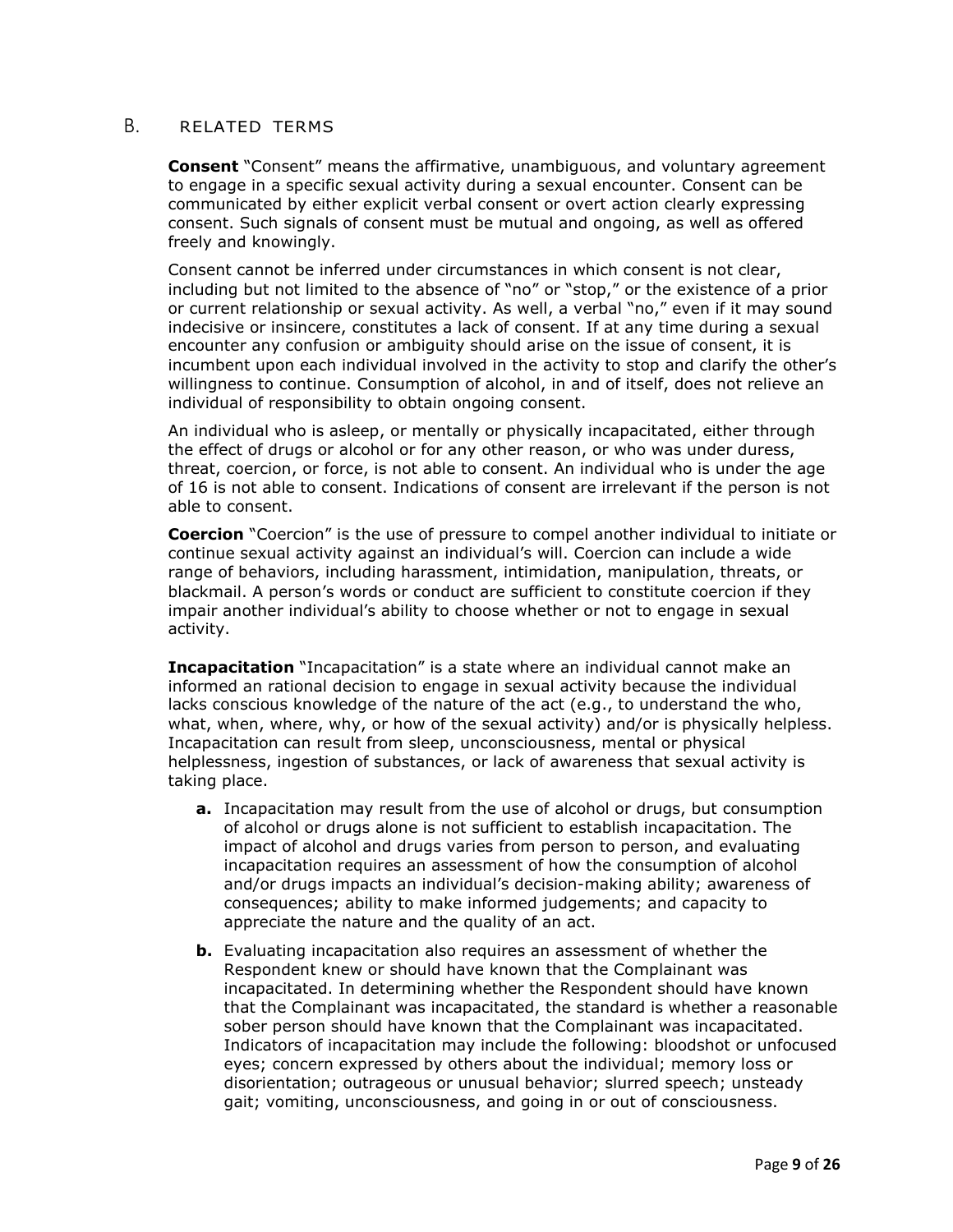**Clear and Convincing Standard of Evidence** The Hearing Officer considers the greater weight of the credible evidence to determine whether a Policy violation occurred. This standard, referred to as the "clear and convincing standard," means the Hearing Officer, after considering all evidence, must find that the alleged violation is highly and substantially more likely to be true than untrue.

 **Education Program or Activity** Locations, events, or circumstances where the College exercises substantial control over both the Respondent and the context in which the sexual harassment or discrimination occurs and also includes any building owned and controlled by the College or by a student organization that is officially recognized by the College.

 **Bias** Bias is defined as an unfair prejudice in favor or against an employee based on the employee's race, ethnicity, national origin, sex, gender identity, sexual orientation, disability, age or religion and associated stereotypes.

 **Reporting Party** An individual who reports an experience of sexual harassment, relationship abuse and violence, or stalking. An individual who is a reporting party has either chosen not to file a Formal Complaint or is still considering whether to file a Formal Complaint regarding their experience.

 **Formal Complaint** A document filed by a Complainant or Title IX Coordinator alleging sexual harassment against a Respondent and requesting that the College investigate the allegation of sexual harassment.

 **Days** When computing time periods for actions in this Policy, the following rules apply:(a) Exclude the day of the event that begins the period (b) Exclude any intermediate Saturdays, Sundays, and College holidays (i.e., only business days are counted) (c) When an act must be done within a specified time, the act must be completed by 5 p.m. on the last day of the period.

 **Complainant** The "Complainant" is the individual who files a Formal Complaint of sexual harassment, relationship abuse and violence, or stalking. In the case of complaints that are pursued when the affected individual is unable or unwilling to participate in the process, the College may pursue the Complaint in which case the College shall be the Complainant.

 **Respondent** The "Respondent" is the individual whose conduct is alleged to have violated this Policy and whose conduct is being investigated.

 **Investigator** The "Investigator" is an individual who has received specialized training in conducting sexual harassment investigations and has been assigned by the Title IX Coordinator to investigate an alleged violation of this Policy. Investigators are neutral fact finders who, during the course of the investigation, typically conduct interviews with the Complainant, the Respondent, and third-party witnesses; take custody of any physical or electronic records or documents to be included in an investigation report; and, where applicable, coordinate with Campus Police or other law enforcement agencies. Investigators prepare a written investigation report for the Director of Human Resources to use to determine whether to charge the Respondent with a violation of this Policy.

 **Advisor** An "Advisor" is an individual who provides the Complainant or Respondent support, guidance, or advice. The Complainant and Respondent may have the Advisor of their choice present during any meeting or proceeding related to complaint resolution under this Policy. The College will provide a list of trained Advisors available to provide guidance and support to the employee. Employees are not required to choose an Advisor from the list of trained Advisors.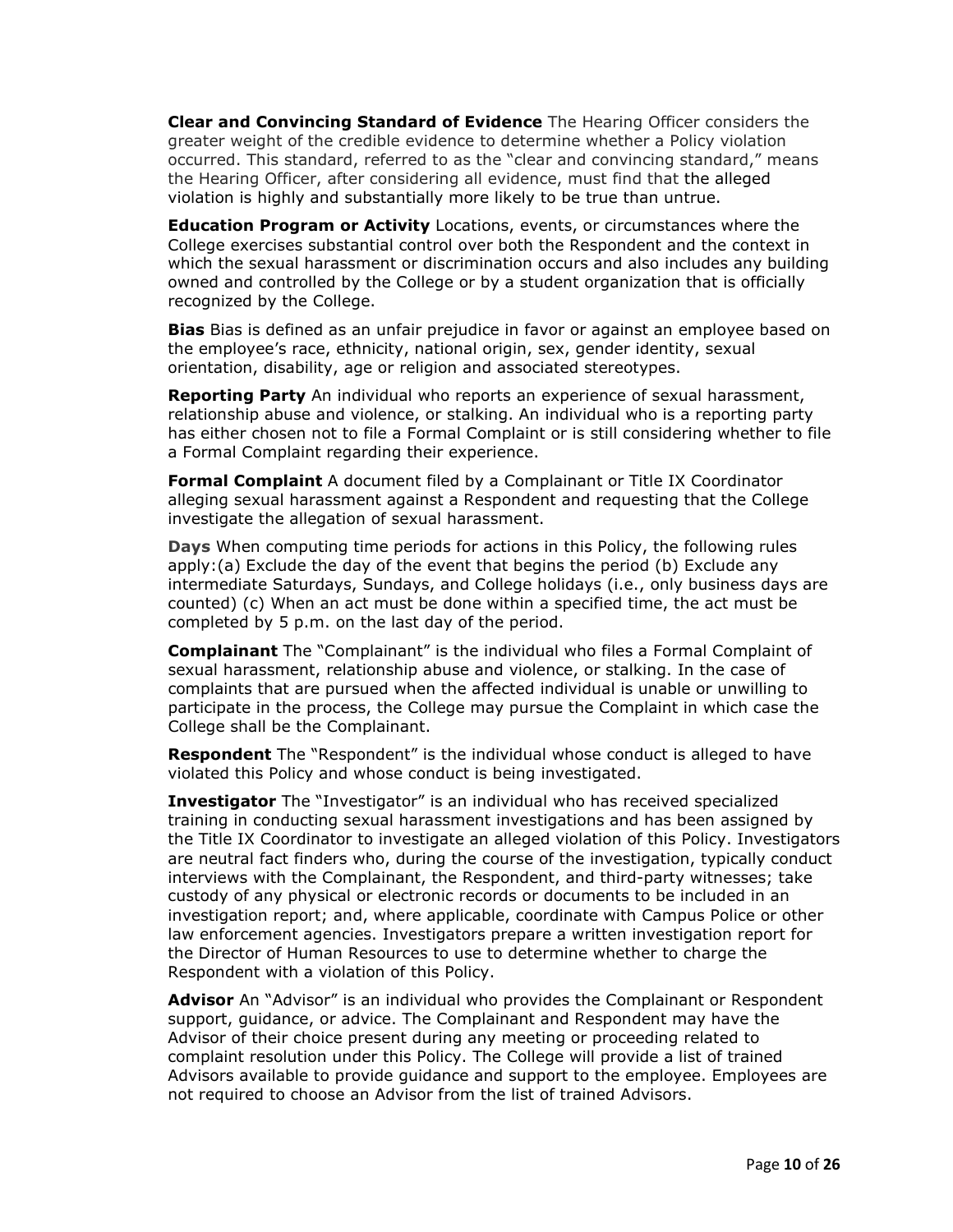**Hearing Officer** The "Hearing Officer" is a trained individual selected by the College to facilitate hearings under this Policy. Upon the completion of a hearing, the Hearing Officer shall determine whether the Respondent is responsible for the alleged prohibited act(s).

 **Appeal Officer** The "Appeal Officer" is a trained individual selected by the College to facilitate appeals under this Policy. Upon completion of the appeal, the Hearing Officer shall determine whether to uphold the recommendation of the Hearing Officer and subsequent decision of the College or take action to correct any issues found through the appeal process.

 **Title IX Coordinator** As a recipient of Federal funds, Davidson College is required to comply with Title IX of the Education Amendments of 1972, 20 USC § 1681 et seq. ("Title IX"). Title IX prohibits discrimination on the basis of sex in education Programs or Activities. Sexual Harassment is a form of sex discrimination prohibited by Title IX. The "Title IX Coordinator" is responsible for overseeing the College's response to Title IX reports and complaints and identifying and addressing any patterns or systemic problems revealed by such reports and complaints. The Title IX Coordinator also has responsibility for weighing an employee's request for confidentiality and determining whether supportive measures are appropriate. The Title IX Coordinator is available to advise all parties about the courses of action available at the College and action available externally, including reports to law enforcement. Davidson College's Title IX Coordinator is:

 **c. Carley Dix, Title IX Coordinator, Section 504 Coordinator and Compliance Officer, Chambers 1255, (704) 894-2591, [cadix@davidson.edu](mailto:cadix@davidson.edu)** 

### <span id="page-10-0"></span>V. REPORTING

 Any individual who has been the target of sexual harassment, stalking or relationship violence or abuse is encouraged to report the incident.

### A. WHERE TO REPORT

 The College provides the following options for reporting an act of sexual harassment, stalking, or relationship abuse and violence. Reporting an incident is encouraged: through reporting, the College can ensure individuals have access to counseling services, support services, and any other supportive measures that are appropriate. Incident reports also provide information to help the College provide a safe and non-discriminatory environment for all members of the College community

 1. **Report to Title IX Coordinator** Davidson College has a designated Title IX Coordinator to oversee compliance with Title IX, which prohibits discrimination on the basis of sex in education Programs or Activities. Sexual harassment is a form of sex discrimination prohibited by Title IX. All reported incidents of sexual harassment involving employees are reviewed by the Title IX Coordinator. The Title IX Coordinator will provide you with a written explanation of your rights and options under this Policy, including resources and services available to you, your option to request assistance or supportive measures, and an explanation of the College's internal complaint resolution procedures. The Title IX Coordinator also will report the alleged incident to Campus Police for Clery Act purposes but may refrain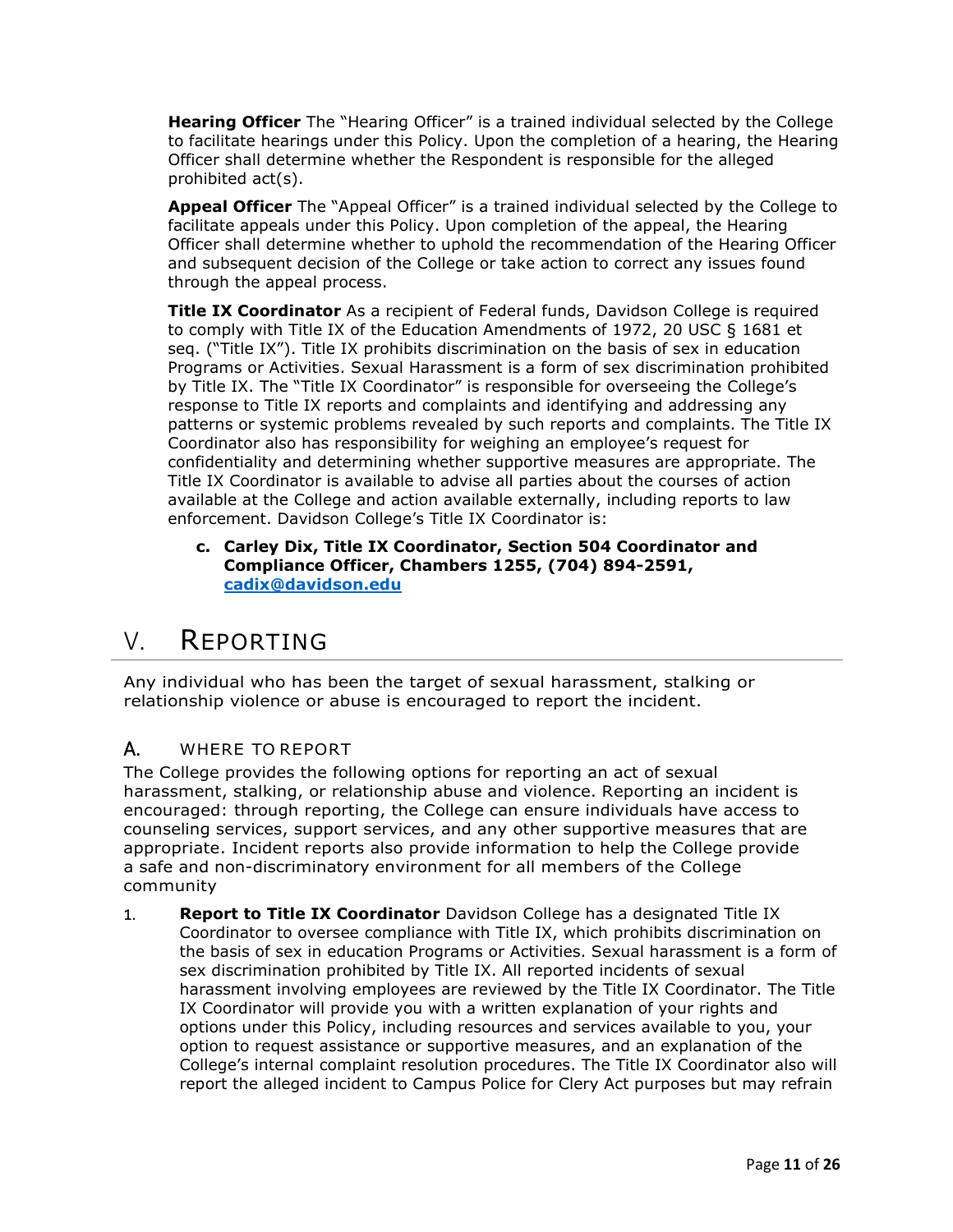from disclosing personally identifiable information about you to Campus Police at your request.

 2. **Report to Campus Police** The Davidson College Public Safety Office has staff trained in how to respond to a report of sexual harassment, relationship abuse and violence, or stalking. If you prefer, you may request to speak to the Interpersonal Violence Officer. Campus Police can assist you with personal safety, seeking medical attention, preserving evidence, or filing a police report. Campus Police also can contact other on- and off-campus resources to assist you. Campus Police will record the report for Clery Act purposes but shall do so without disclosing any personally identifiable information about the Complainant. Although the College strongly encourages all members of its community to report violations of this Policy to law enforcement, it is your choice whether or not to make such a report and you have the right to decline involvement with the police.

### **Campus Police Main Office Phone: 704-894-2178 704-892-7773 (24 hour)**

 talk to their Director to report an incident of sexual harassment. Reports made to a Director will be referred to the Title IX Coordinator for assessment. A Director who receives a report must provide all relevant details about the alleged harassment to the Title IX Coordinator including the date, time, and location of the alleged harassment, and the names of: the person who provided the report, the individual who experienced the alleged harassment, the individual(s) accused of committing the alleged harassment, and anyone else involved in the alleged harassment. 3. **Report to a Director or Responsible Employee.** Employees may

 Reports may also be made to a "Responsible Employee." A "Responsible Employee" is a College employee who is obligated to report incidents of alleged sexual harassment involving employees to the Title IX Senior Leadership Team, Human Resources staff, Public Safety staff, the Title IX Coordinator. A report made to a Responsible Employee will be referred in the same manner to the Title IX Coordinator for assessment. Coordinator. Responsible employees include Directors, members of the

# VI. COLLEGE RESPONSE TO REPORTS

 The College is committed to taking appropriate action to resolve incidents of sexual harassment, relationship abuse and violence, or stalking and to ensure a safe and non-discriminatory environment for all employees.

 The College will undertake an appropriate inquiry into all reports involving employees, regardless of whether the Reporting Party wishes to pursue resolution of any kind. The specific steps in the College's inquiry will vary depending on the nature of the allegations; the information available to the College; whether the Reporting Party elects to pursue criminal charges, files a Formal Complaint, or requests the College not to pursue actions; and other factors. A full investigation occurs only if a Formal Complaint is filed.

 As a general rule, the College will not conduct an investigation or take any action without first obtaining the Reporting Party's consent and will conduct any investigation and respond to a report consistent with the Reporting Party's request for confidentiality or request not to pursue action. The College's ability to respond to a report, to prevent its recurrence, or to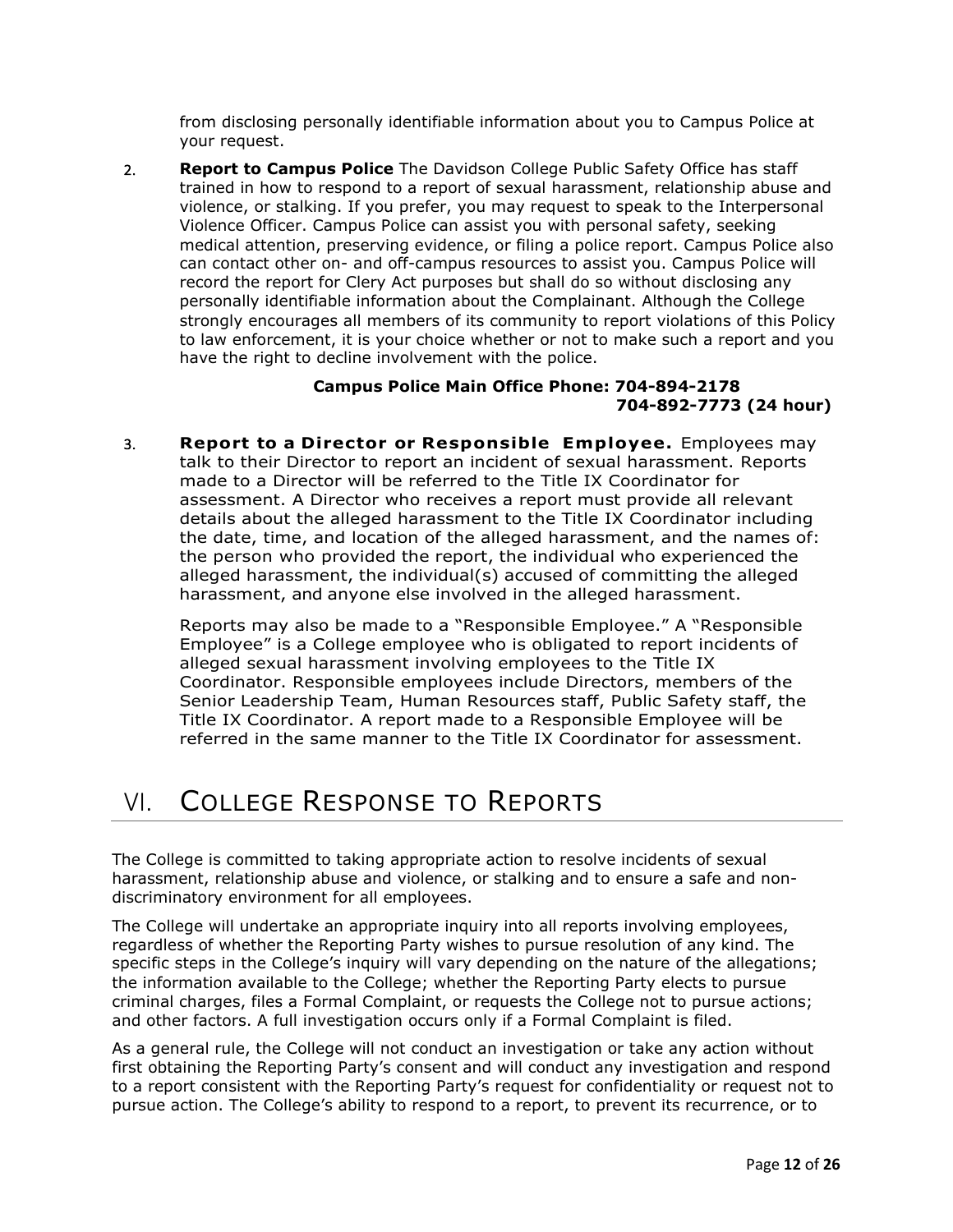address its effects may be severely limited if the Reporting Party requests confidentiality, does not provide the name of the Responding Party, or asks that the report not be pursued.

- **A.** Requests for Confidentiality In cases where the Reporting Party requests confidentiality or requests the College not to take any action in response to a report, the Title IX Coordinator or designee will conduct a preliminary assessment into the alleged Policy violation and will balance this request with the College's commitment to providing a safe and non-discriminatory environment to all members of the College community. The Title IX Coordinator or designee will consider many factors when determining whether or not the College can honor the request for confidentiality or no action, including, but not limited to:
	- 1. The information provided suggests that the Responding Party has committed prior acts and/or suggests an increased risk that Responding Party will commit additional acts that would violate this Policy or are otherwise violent acts;
	- 2. The information provided suggests that the act is part of a larger pattern at a specific location or by a particular group and thus there is an increased risk of future violations of this Policy under similar circumstances;
	- 3. The alleged misconduct was committed by multiple perpetrators;
	- 4. The alleged misconduct was perpetrated with a weapon;
	- 5. The Reporting Party is a minor;
	- 6. The College has other means to obtain relevant evidence (e.g., security camera footage, physical evidence, additional witnesses); and/or
	- 7. The facts warrant issuance of a timely warning.

 In appropriate cases, the College may be able to take steps to limit the effects of the alleged misconduct and prevent its recurrence that do not involve formal disciplinary action against the Responding Party or reveal the identity of the Reporting Party.

 However, the Title IX Coordinator or the Director of Human Resources may determine that, in the interest of providing a safe and nondiscriminatory environment, it is necessary for the College to act on information it has received. In that event, the Reporting Party will be informed of this determination before the College takes action in response to the report. The College's response will depend on the circumstances of the report, but could include:

- 1. Putting temporary measures in place to ensure a safe and non-discriminatory work environment; and/or
- 2. Filing a Formal Complaint on behalf of the affected individual, in which case the College will be the Complainant.

 The College cannot withhold the Reporting Party's name from the Responding Party once the College takes action that affects the Responding Party.

 B. **Supportive Measures** Upon receipt of a report of an alleged Policy violation, the College may determine that supportive measures are necessary to ensure a safe and nondiscriminatory environment for employees. Supportive measures may include changes made to a Reporting or Responding Party's work schedule, work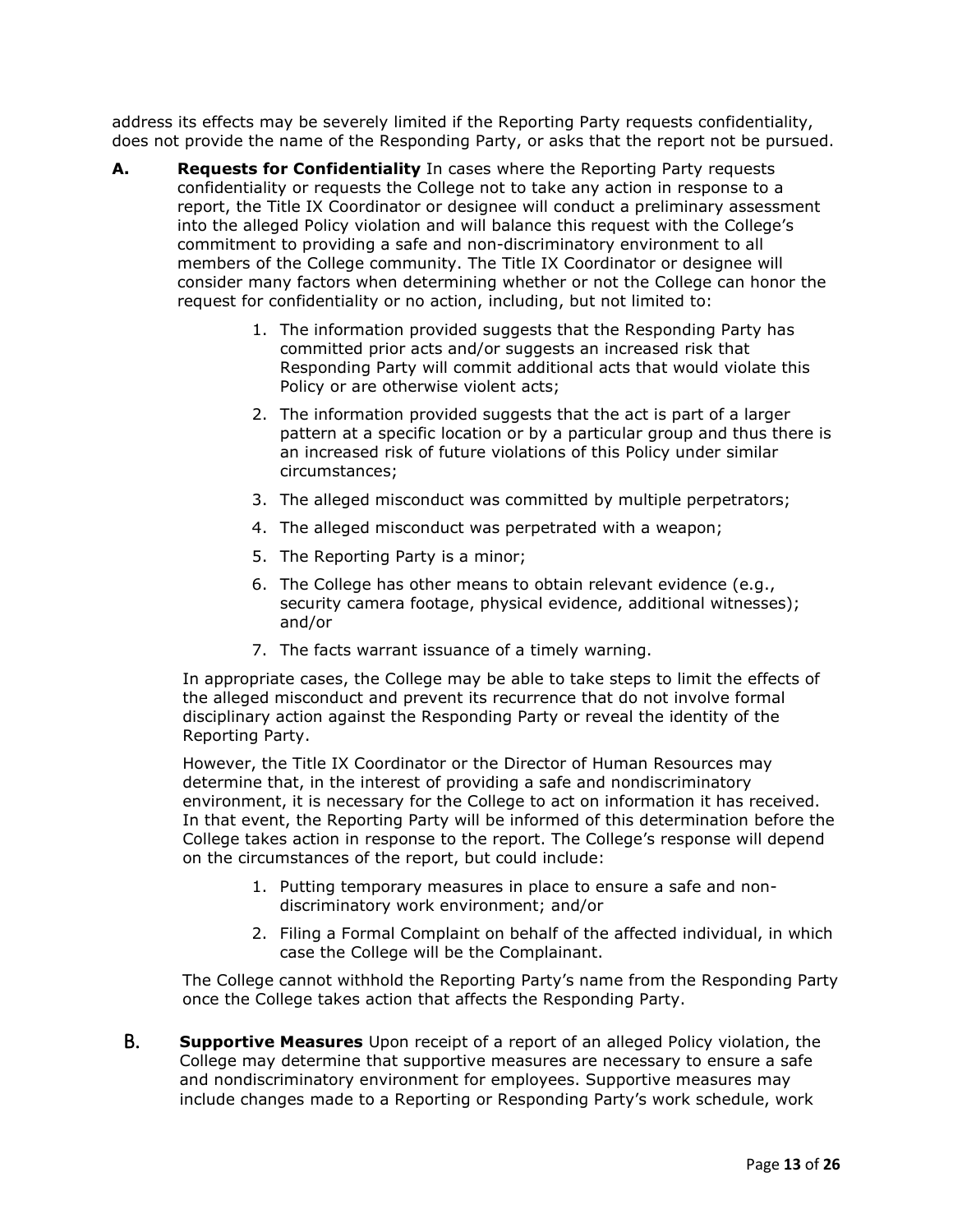location, or work assignments. Supportive measures are voluntary and may be modified or discontinued at any time at the request of the Reporting or Responding Party.

 Supportive measures are separate from any disciplinary action imposed after the Hearing Officer makes a determination of responsibility and are not disciplinary in nature. They are imposed by the Title IX Coordinator in consultation with the Director of Human Resources and may be imposed at any time, regardless of whether formal disciplinary action is sought by the Reporting Party or the College. They may be extended beyond and/or imposed after complaint resolution procedures are completed.

 C. **Requests for Supportive Measures** Employees seeking the assistance of supportive measures should speak with the Title IX Coordinator, who will evaluate and, if warranted, will coordinate the request. Supportive measures may be requested by both the Reporting and Responding parties.

 The specific supportive measures implemented and the process for implementing those measures will vary depending on the facts of each case. The Title IX Coordinator will consider, among other factors, the specific needs expressed by the Reporting Party; the severity or pervasiveness of the allegations; any continuing effects on the Reporting Party; whether the actions requested will be unreasonably burdensome on the Responding Party, and whether the Reporting Party and Responding Party share the same on-campus job location.

#### Supportive Measure Options

- Alteration of work schedules or job assignments
- Alteration of office arrangements
- Access to counseling services and related release time
- Providing an escort to ensure safe movement on campus
- • Other remedies that may be tailored to the involved individuals to achieve the goals of this Policy

# <span id="page-13-0"></span>VII. FILING A FORMAL COMPLAINT

- **A. Filing A Formal Complaint** To initiate the College's internal complaint procedures, the Complainant must file a Formal Complaint with the Title IX Coordinator. A Formal Complaint must include, at a minimum, the time, place, and type of Prohibited Act(s) alleged, a summary of the alleged incident(s), and the name of the Respondent.
- **B. Who May File** An individual may file a Formal Complaint against an employee for an alleged violation of this Policy, if at the time of filing a Formal Complaint, the individual is participating in or attempting to participate in the education Programs or Activities of Davidson College or is an employee of Davidson College.

 In the event the Title IX Coordinator determines the College must file a Formal Complaint on behalf of an affected individual who has requested confidentiality or is otherwise unable or unwilling to participate in the process, the College shall be the Complainant and the affected individual shall be considered a witness. The affected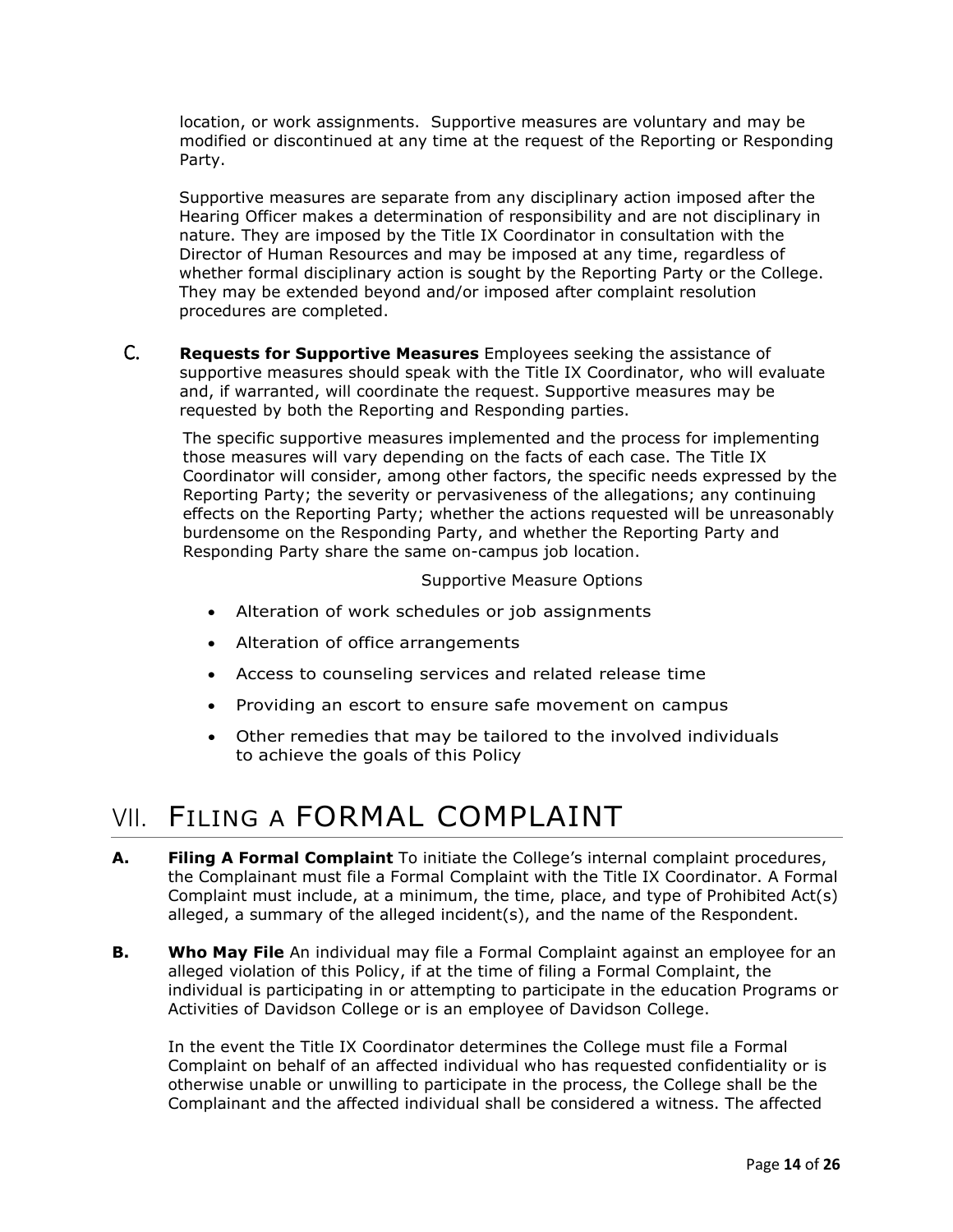individual will be entitled to receive all notifications due to a Complainant under this Policy, including notifications regarding the outcome of the complaint resolution procedures.

- will first determine whether the allegations in the Formal Complaint, if proven, would constitute a violation this Policy. This Policy incorporates definitions of charges as stated by Title IX of the Education Amendments Act. The Title IX Coordinator will review the complaint for the following requirements: **Review of Complaint** Upon receipt of a Formal Complaint, the Title IX Coordinator
	- 1. If proven would the conduct alleged in the Formal Complaint constitute a prohibited act under this policy;
	- 2. Was the Complainant, at the time of filing a Formal Complaint, participating in or attempting to participate in the education Programs or Activities of Davidson College;
	- 3. Did the conduct occur in a Davidson College Program or Activity;
	- 4. Did the conduct occur between parties while in the United States.

 If the conduct does not meet the above requirements the Title IX Coordinator will dismiss the Formal Complaint under this Policy. Dismissal of a Formal Complaint may be appealed (*See* IX. Appeals). Written appeals must be sent to the Title IX Coordinator within five (5) days of receiving the notice of dismissal.

- **D.**  dismissal does not preclude action under the Davidson College Non-Discrimination and Non-Harassment Policy. Dismissed complaints will be referred to Human Resources for further review. In cases where a Formal Complaint may be investigated under both the Non-Discrimination and Non-Harassment Policy and the Sexual Harassment Policy, the Title IX Coordinator will coordinate with Human Resources to complete both investigations while communicating with parties to ensure that the Complainant and Respondent understand their rights under both **D. Coordination with Non-Discrimination and Non-Harassment Policy** Such a policies.
- **E. Notice of Investigation** If the allegations would constitute a violation of this Policy, then the Title IX Coordinator shall prepare a written Notice of Investigation which will include: the nature, time, and place of the alleged violations (including the specific prohibited acts alleged), the name and contact information of the Investigator(s), a statement regarding confidentiality of the process, and a statement on the Policy which prohibits retaliation. The Title IX Coordinator will provide both Complainant and Respondent with the written Notice of Investigation and will also provide the parties with a copy of this Policy, and a list of trained Advisors.
- **F. Role of an Advisor** The Complainant and Respondent may have the Advisor of their choice present during any meeting or proceeding related to complaint resolution procedures under this Policy, including meetings related to investigation of the Formal Complaint. The Advisor's role is to provide support, guidance, or advice to Complainant or Respondent. Notices and information related to complaint resolution under this Policy will be provided to the parties and their Advisors. Advisors are required to keep such materials confidential unless the Advisor is otherwise authorized to disclose the information contained therein.

 The Advisor has no formal role in the investigation process. The Advisor's role in any meeting during the investigation is limited to requesting reasonable breaks to confer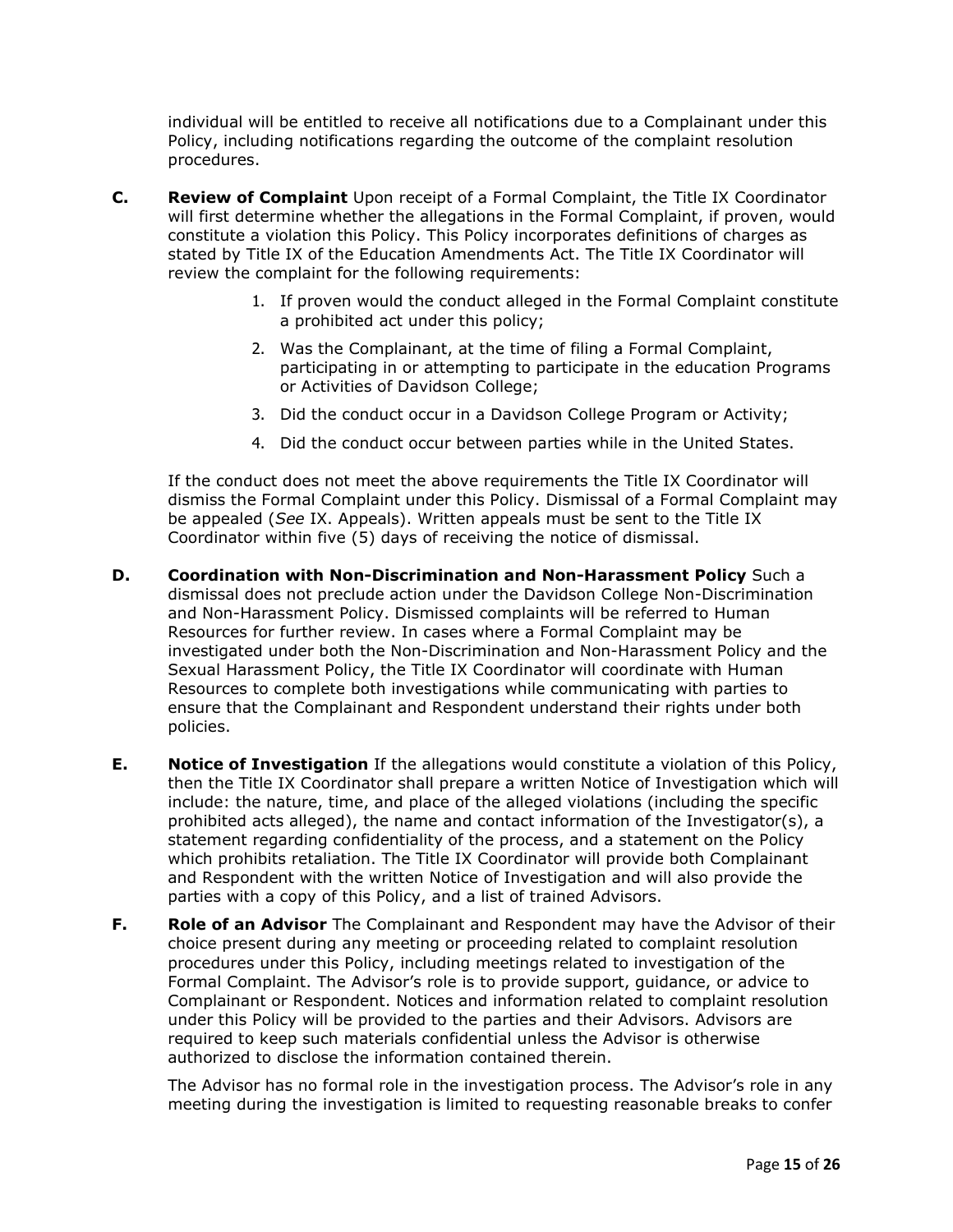privately with the advisee. Advisors may not record the meetings, take notes, ask questions, or otherwise actively participate in meetings.

 While the College will make reasonable efforts to accommodate the schedule of a party's Advisor in scheduling meetings, an Advisor's inability to attend a meeting does not constitute an unavoidable conflict that would necessitate rescheduling a meeting or proceeding.

 The College will provide a list of trained Advisors available to provide assistance and support to the Complainant and Respondent. Employees are not required to choose an Advisor from the list of trained Advisors. Parties must provide the Title IX Coordinator with notice of the identity of their Advisor of choice prior to the Advisor attending a meeting or proceeding under this Policy, at least one day in advance.

### VIII. FORMAL COMPLAINT RESOLUTION OPTIONS

### **A. Respondent Acceptance of Responsibility or Voluntary Resignation**

 The Respondent may choose to accept responsibility for the alleged violation prior to or during the course of an investigation. If the Respondent chooses this option, the Respondent must submit a written statement accepting responsibility for the alleged violation and waiving all rights all rights to an investigation, determination of responsibility by the Hearing Officer, and appeal on the ground of procedural error. In such cases, the Director of Human Resources will determine the disciplinary action and will notify Respondent and Complainant of the decision in writing within three (3) days of receiving the Respondent's written statement accepting responsibility. By accepting responsibility, Respondent also accepts the Director of Human Resources' decision on disciplinary action as final.

#### **B. Adaptable Resolution**

 Adaptable resolution is a voluntary, structured process that facilitates communication between a Complainant and Respondent (via shuttle negotiation) with the goal of addressing prohibited conduct through a resolution agreement agreed to by both parties. The format of adaptable resolution is tailored to meet the needs of the Complainant and Respondent. Adaptable resolution allows parties to create an agreement that meets the interests of both parties based on the harm experienced without formal disciplinary action against the Respondent. The time frame for completion of adaptable resolution will vary based on the issues that need to be addressed by the parties and the format that parties have chosen. The College will attempt to complete an adaptable resolution within thirty (30) days of the parties agreeing to engage in an adaptable resolution process.

 Adaptable resolution for Formal Complaints is available only in appropriate cases. Adaptable resolution is not available for Formal Complaints in which a student has made an allegation against an employee. The Title IX Coordinator has the discretion to determine if it is appropriate to use an adaptable resolution for a sexual harassment complaint. The complaint will be resolved by the Title IX Coordinator or a trained individual appointed by the Title IX Coordinator. If the Title IX Coordinator believes that they or the trained individual cannot fairly facilitate the process due to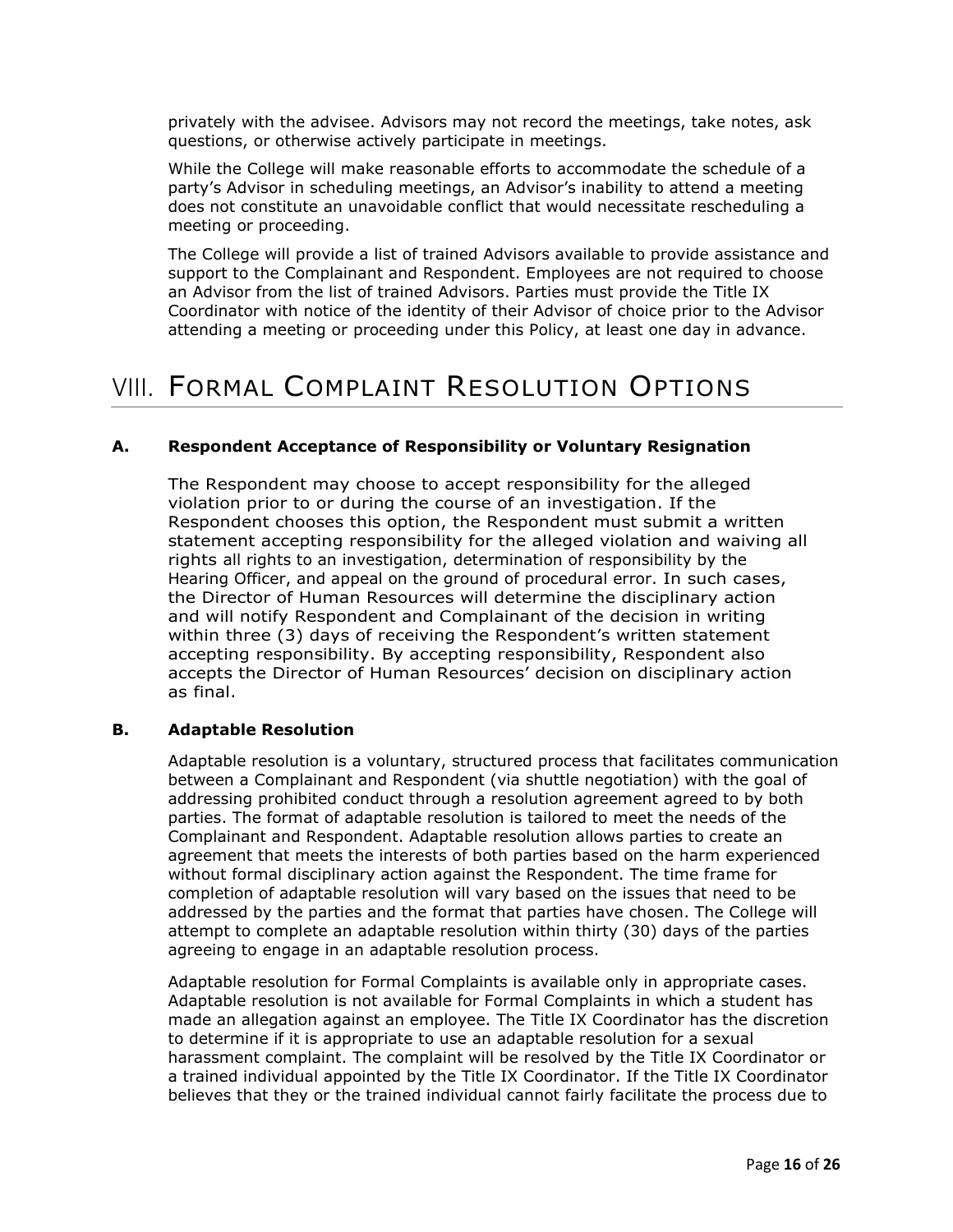bias or a conflict of interest, the Title IX Coordinator will appoint another trained individual. Complainant and Respondent may report any concerns about bias or conflict of interest to the Title IX Coordinator who will determine whether another trained individual should be assigned.

Requirements for Participation in an Adaptable Resolution Process:

- 1. Both Complainant and Respondent must consent in writing to engage in adaptable resolution, and either party may end the adaptable resolution process at any time, for any reason, prior to the signing of a resolution agreement.
- resolution agreement. 2. Complainant and Respondent must agree that information learned and utilized by and between parties during an adaptable resolution process may not be used in any other College process including a formal sexual harassment investigation.
- sexual harassment investigation. 3. If parties are unable to reach a resolution, the matter will be referred to investigation and adjudication of the Formal Complaint unless the complaint is withdrawn or dismissed.
- 4. If the adaptable resolution process results in a resolution agreed to by the parties and the Title IX Coordinator finds the resolution to be appropriate under the circumstances, the parties will sign the agreement, the agreement will be finally dispositive of the complaint, and the Formal Complaint will be closed.

### **Adaptable Resolution Process**

 The Title IX Coordinator will attempt to facilitate the parties' resolution to the complaint. The Title IX Coordinator will meet with each party to determine what information, resources, and support each party requires to participate in an adaptable resolution. Neither the College nor the other party may pressure the Complainant or Respondent into participating in adaptable resolution or a specific adaptable resolution format. Complainant and Respondent may have an Advisor present at any meetings related to the adaptable resolution process.

 After both the Complainant and Respondent have met with the Title IX Coordinator to review the adaptable resolution process and discuss their options, the Complainant and Respondent may voluntarily consent to participate in adaptable resolution. Adaptable resolution for employees will be primarily formatted as a shuttle negotiation.

 **Shuttle Negotiation** - In a shuttle negotiation, the facilitator shuttles between parties to assist in negotiating an agreement. This process allows parties the space to discuss concerns, address conflict, and share their perspective without having to directly interact with each other.

### **Adaptable Resolution Agreement**

Measures that may be agreed to through a resolution process include:

- Training and education for the Respondent;
- Alterations to campus work schedules, locations, and/or assignments;
- • Education plan for Respondent including scheduled meetings with appropriate campus resources;
- Any other appropriate measures agreed to by the parties.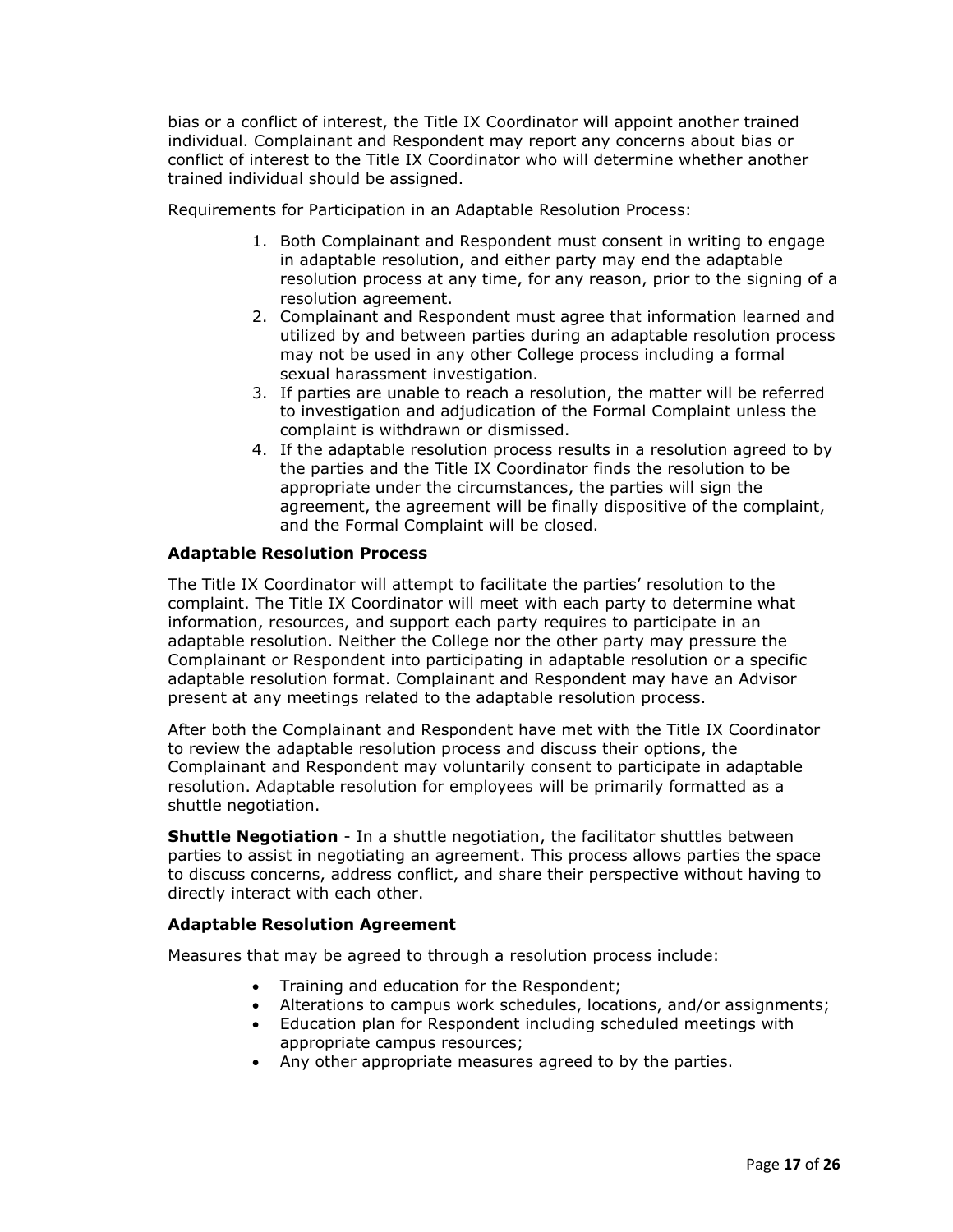When the parties have determined the measures that will make up their resolution agreement, the Title IX Coordinator will review the agreement to determine whether the agreement is consistent with the College's Employee Sexual Harassment Policy.

 Once the agreement has been reviewed and approved by all parties, the agreement will be finalized, and the Formal Complaint will be resolved. Once finalized, the Respondent is required to comply with the agreement and complete any actions required within the time period specified by the agreement. The complaint will be closed when the Respondent completes all actions stated within the agreement. If the Respondent does not complete all actions stated within the agreement, the original Formal Complaint may move forward with investigation and adjudication of the Formal Complaint. In addition, if the Respondent does not comply with restrictions stated in the agreement, the Respondent will be referred to Human Resources for further review and response.

 If no agreement is reached or the parties are unable to create an agreement that is consistent with the College's Employee Sexual Harassment Policy, the Title IX Coordinator will refer the matter to investigation and adjudication of the Formal Complaint unless the complaint is withdrawn.

### **C. Formal Resolution**

### **Investigation into a Formal Complaint**

 **1. Investigators** Investigators are individuals who have received specialized training in conducting sexual misconduct investigations. Investigators are neutral fact finders who, during the course of the investigation, typically conduct interviews with the Complainant, the Respondent, and third-party witnesses; gather any physical or electronic records or documents to be included in an investigation report; and, where applicable, coordinate with Campus Police or other law enforcement agencies. Investigators prepare a written investigation report for the Director of Human Resources who will then make a determination about whether to proceed with adjudicating the alleged policy violations.

 Investigators are authorized to contact any relevant individuals and to access any relevant records not otherwise prohibited by legal protections of privilege or confidentiality.

 Depending on the circumstances, the Title IX Coordinator may appoint a single Investigator or a team of Investigators to conduct the investigation. The Title IX Coordinator may appoint trained staff members or an external Investigator to serve as Investigators. An external Investigator may be appointed in the event that there are insufficient staff resources to investigate a complaint, there is a legitimate conflict of interest between the available staff Investigators and a party to the complaint, the complaint is particularly complex, or in any other case that the Title IX Coordinator, in their discretion, deems it advisable.

- **2. Investigation Timeframe** The length of the investigation depends on the circumstances of each case, but the College will make every effort to complete an investigation in thirty (30) days.
- **3. Investigation Procedures** The investigation will be conducted in a prompt, fair, thorough, and impartial manner. The investigation will be free from presumptions of conduct or responsibility for either party. At a minimum, it will include obtaining information from the Complainant and Respondent and pertinent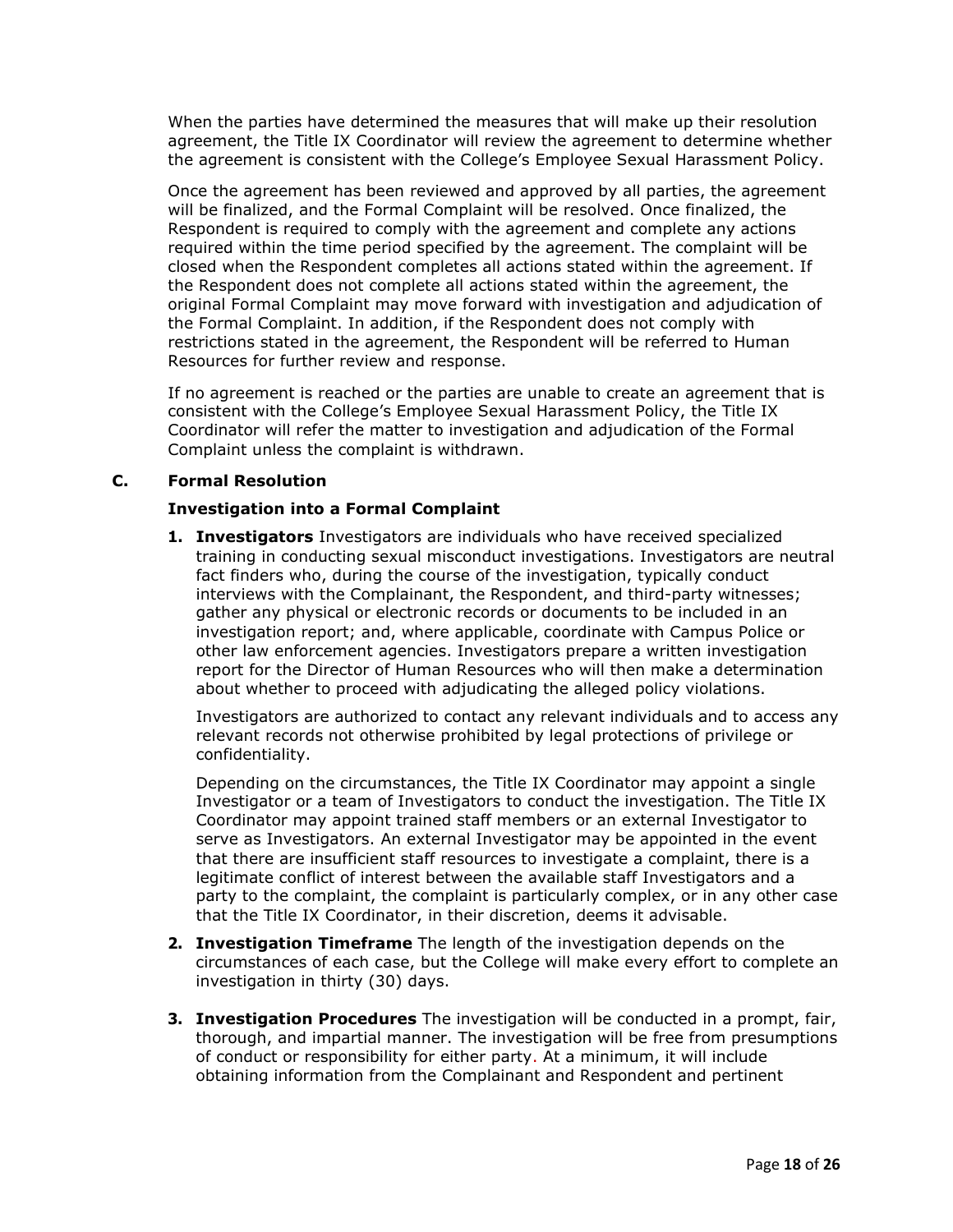witnesses and soliciting and reviewing documentation relevant to the investigation including available police reports.

 The Complainant and Respondent will be asked to identify all information they would like the Investigator to review, including any witnesses they would like to be interviewed. Complainant and Respondent must identify all witnesses during the investigation process. Parties will not be able to present information from witnesses during the hearing, if those witnesses were not identified and interviewed or did not provide a written statement during the investigation process. Decisions about interviews and collection and evaluation of information are at the discretion of the Investigator. The Investigator may need to interview the Complainant and Respondent multiple times during the Investigation.

- **4. Investigation Report** The Investigator will prepare a written investigation report, including as exhibits any relevant documentation. The Investigator shall submit the investigation report and exhibits to the Title IX Coordinator for review. The Title IX Coordinator will redact (remove) the following information from the investigation report and exhibits:
	- investigation report and exhibits:<br>a. Irrelevant information concerning sexual history, unrelated sexual activity, character, or incidents not directly related to the complaint (subject to the Title IX Coordinator's determination that the information demonstrates a pattern of behavior);
		- b. Information that violates an individual's privacy rights or that constitutes an unwarranted invasion of privacy; or
		- c. Information related to the longer-term impact of the alleged incident on Complainant or Respondent (which may be submitted as a separate impact or mitigation statement.)
- **5. Notice to Proceed and Option for Resolution Agreement** At the conclusion of the investigation, the Director of Human Resources will issue a written Notice to Proceed to the Complainant and Respondent with a copy to the Title IX Coordinator. Where warranted, the Notice to Proceed will include any additions or revisions to the Policy violations alleged based on information gathered in the investigation. In rare circumstances, when the investigation finds no factual basis for the allegation, the Director of Human Resources, in consultation with the Title IX Coordinator, may dismiss the allegations prior to resolution by the Hearing Officer and shall notify Complainant and Respondent of the dismissal in writing. Parties may appeal this dismissal. The appeal must be sent to the Title IX Coordinator within five (5) days of receiving the notice of dismissal.
- **6. Review and Response to Investigation Report** Upon receipt of the Notice to Proceed, the Title IX Coordinator shall provide the Complainant, Respondent, and their Advisors access to the investigation information. The parties may not make copies or take photographs of the information. The parties and their Advisors will have access to the information for ten (10) days. If the parties wish to respond to the information provided, they must send a written response to the Investigator(s) by the end of the 10-day review period. If new and relevant information is submitted during this review and response period, it will be shared with the Complainant and Respondent and each will have an opportunity to respond to the new information via the Investigator(s) within a time frame determined by the Title IX Coordinator. If the written reports of the parties' responses include information deemed by the Title IX Coordinator to be irrelevant or immaterial, the Title IX Coordinator shall redact (remove) the irrelevant or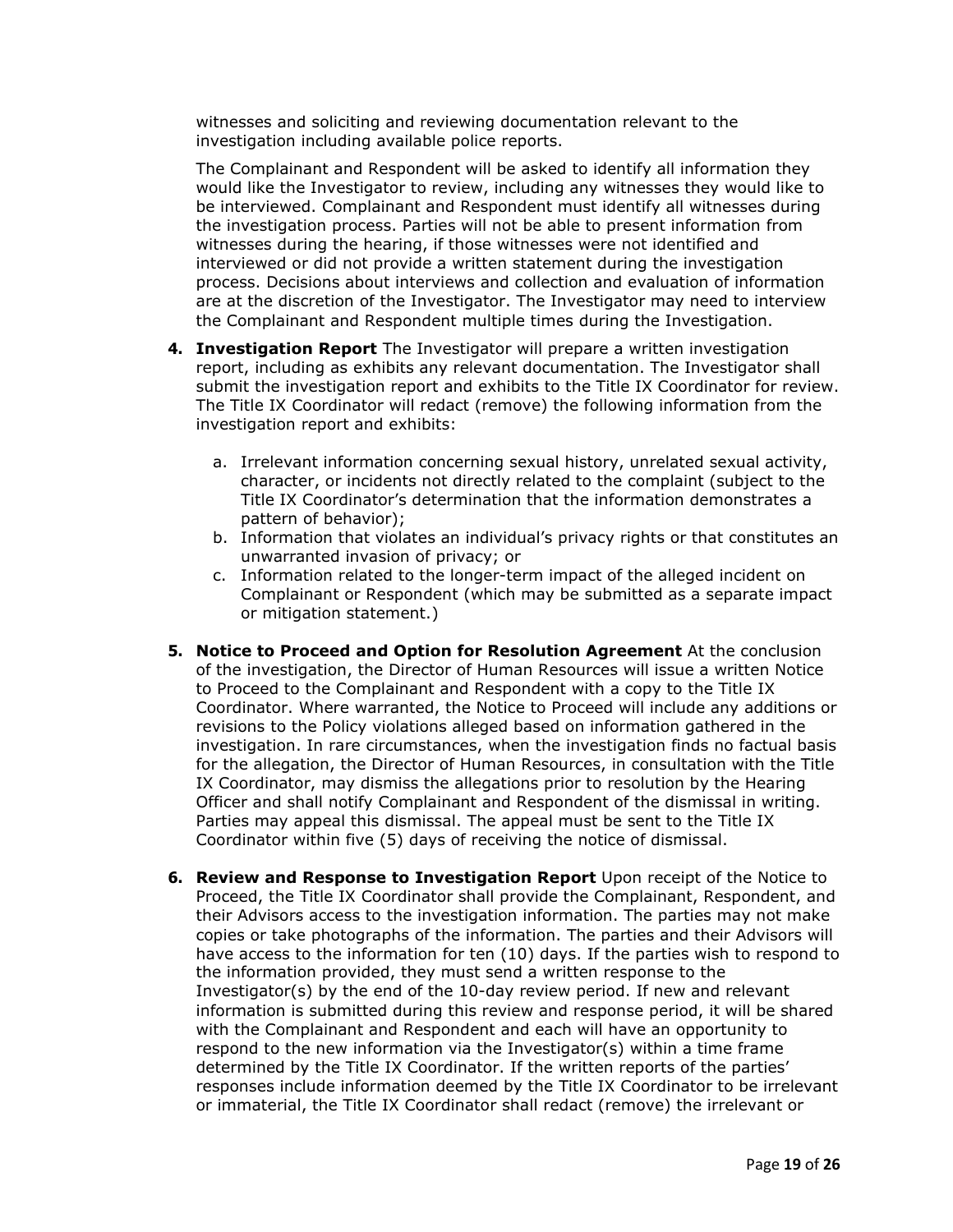immaterial information prior to permitting the other party to access the information.

information.<br>Following the review and response period (typically within three (3) days after its conclusion), the Title IX Coordinator will issue the final investigation packet, comprising the investigation report and any exhibits thereto; the written reports of the parties' responses, if any; written notices to the parties (notice of investigation, notice upon conclusion of investigation); and the Formal Complaint, to the Hearing Officer.

 The Title IX Coordinator shall notify the Complainant and Respondent when the final investigation packet has been issued to the Hearing Officer and shall arrange for the Complainant and Respondent to access the information. The Complainant, Respondent and their Advisors will have at least ten (10) days, before the scheduled complaint hearing, to review the final investigation packet. The parties may not make copies or take photographs of the information.

### **Formal Resolution Procedures**

- **1. Review of Final Investigation Packet** The Hearing Officer will review the final investigation packet and may request any additional relevant information from the Investigator or parties before scheduling a hearing. The parties will have the opportunity to access any such requests for additional relevant information and any information produced in response to such requests prior to complaint hearing. The parties will have at least ten (10) days to review the final investigation packet before the scheduled hearing. The parties may not make copies or take photographs of the additional relevant information.
- **2. Impact Statement and Mitigation Statement** The Complainant has an opportunity to submit a written impact statement, and the Respondent has an opportunity to submit a written statement in mitigation or extenuation. These statements shall not exceed two (2) pages and should be submitted to the Title IX Coordinator no later than ten (10) days after the Title IX Coordinator issued the final investigation packet. These statements would only be reviewed by the Hearing Officer and made part of the record if the Hearing Officer determines that a Policy violation occurred. In that event, the statements would be reviewed by the Hearing Officer in determining disciplinary action recommendations as described below. If either the impact statement or mitigation statement include information deemed by the Title IX Coordinator to be irrelevant or immaterial, the Title IX Coordinator shall redact (remove) the irrelevant information prior to distributing to the Hearing Officer. Specifically, the Title IX Coordinator shall redact:
	- a. Irrelevant information concerning sexual history, unrelated sexual activity, character, or incidents not directly related to the complaint (subject to the Hearing Officer's determination that the information demonstrates a pattern of behavior); or
	- b. Information that violates an individual's privacy right or that constitutes an unwarranted invasion of privacy.
- **3. Hearing** The Hearing Officer will schedule a live hearing. Live hearings include hearings conducted in-person or via video technology such as Zoom. If the Complainant and Respondent request to participate in the live hearing via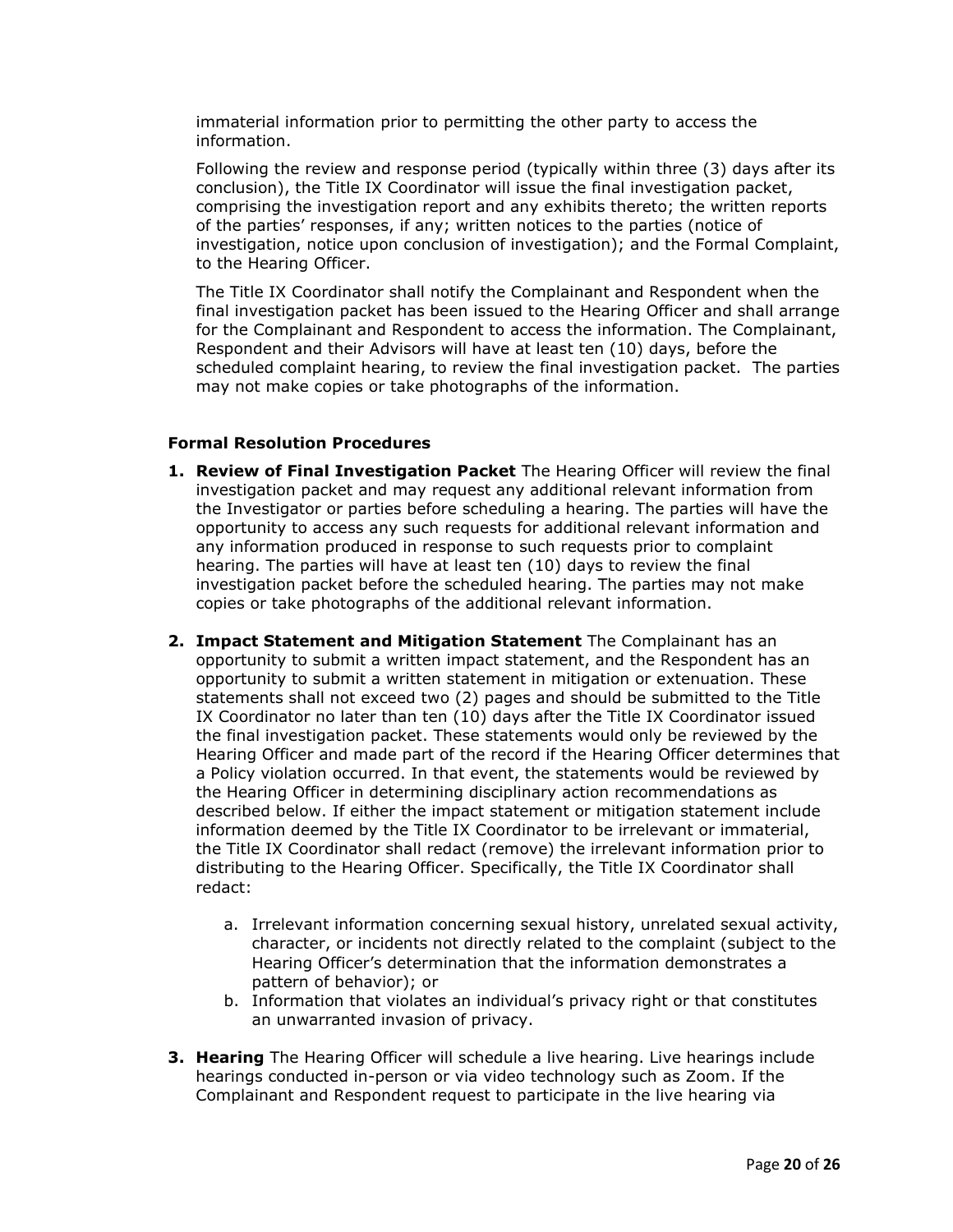alternative arrangements, the Hearing Officer will arrange for the parties to participate in the hearing outside the presence of the other party (e.g., by using a room divider, using separate conference rooms, using video technology such as Zoom).

 The Hearing Officer will not receive new evidence, that was not previously included in the report, during the hearing. During the hearing, the Hearing Officer may ask questions of the Complainant, Respondent, witnesses or the Investigator(s). In addition, the Advisors of the Complainant and Respondent may ask the other party and any witnesses relevant questions and follow-up questions (this practice is also known as cross-examination). Only relevant questions may be posed by the party's Advisors. The Hearing Officer will determine if a question is relevant before the Complainant, Respondent, or witness answers a question. If the Hearing Officer determines that a question is irrelevant, they will provide concurrent reasoning regarding why the question has been excluded.

been excluded.<br>The Hearing Officer will make all determinations regarding credibility and weight of evidence, based solely on the available evidence provided through the investigation and hearing when making a final determination of responsibility. No party or witness is required to attend the hearing, provide testimony, or submit to cross-examination. The Hearing Officer will not draw an inference regarding responsibility based solely on a party's or witness's absence from the live hearing or refusal to provide testimony or submit to cross-examination or other questions. If a party or witness does not attend the hearing, provide testimony, or answer certain questions, any information previously provided by that party or witness will still remain in the investigation report. The College will make reasonable efforts to accommodate the availability of a party's witnesses when scheduling the hearing date. However, if after reasonable efforts have been made, a witness is unable to attend the hearing, this does not constitute an unavoidable conflict that would necessitate postponing the hearing.

 If either Complainant or Respondent does not appear at the hearing, after confirmation by the Hearing Officer that the party was duly notified of the date and time of the hearing, the hearing will proceed and the party who failed to appear will be deemed to have waived the right to timely and equal access to information from the hearing that the Hearing Officer uses in the determination process. A Complainant or Respondent may have their Advisor present at the hearing, even if the party does not attend.

 **Role of Advisors** Advisors will consult with the Complaint and Respondent to determine what questions the Complainant and Respondent have for the other party and any witnesses. The Complainant and Respondent may not directly ask questions during the hearing. Questions may only be posed by Advisors. If a party does not have an Advisor at the hearing, the College will select a trained Advisor to conduct cross-examination on behalf of that party.

 **Determination of Responsibility** The Hearing Officer will apply a clear and convincing evidence standard when arriving at a determination of whether a Policy violation occurred. The Hearing Officer will base the determination solely on information presented as part of the complaint resolution process. The Hearing will exclude from consideration information in statements made by parties or witnesses who declined to be questioned during the hearing. The Hearing Officer will not base determinations of responsibility solely on a party's or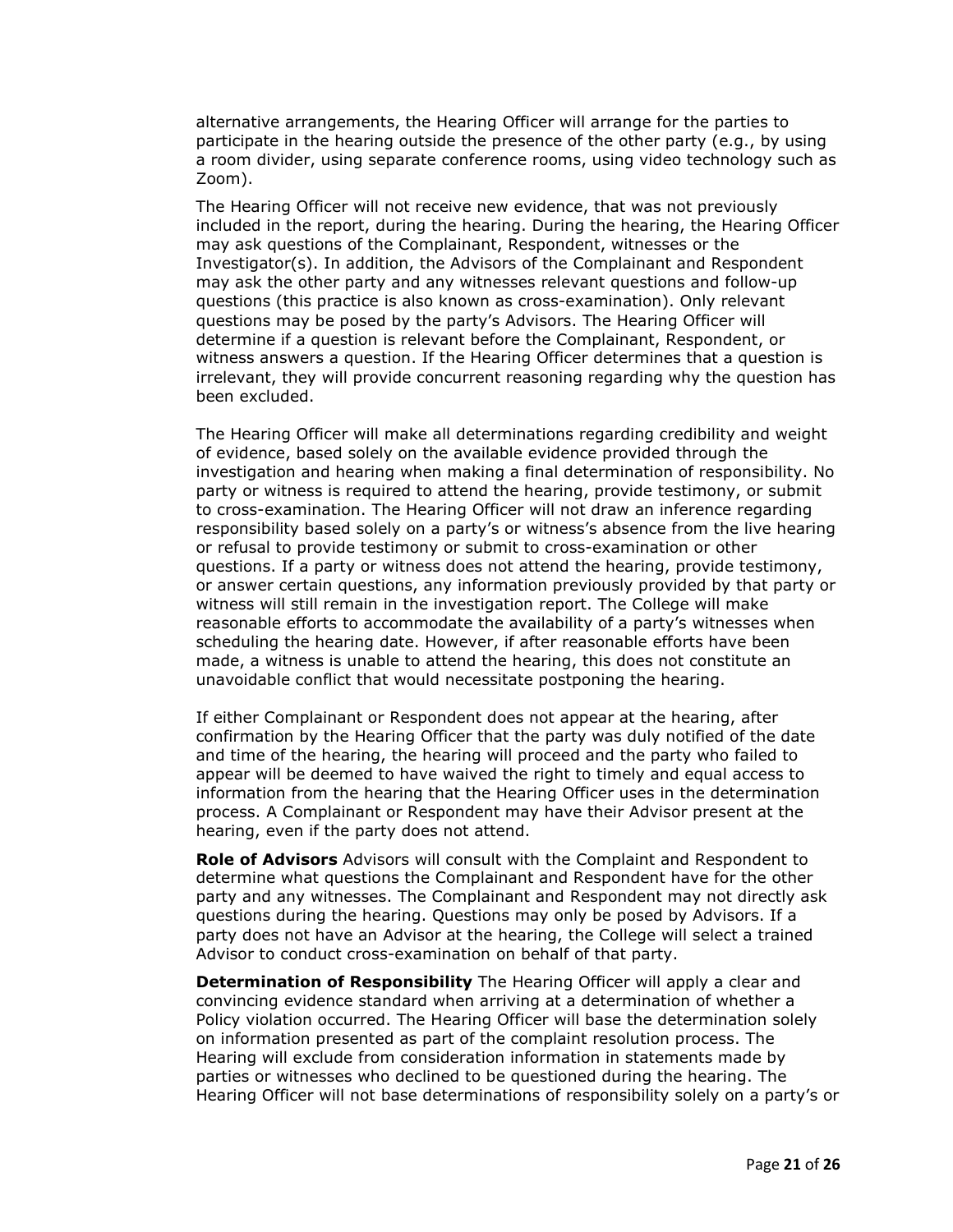witness' absence from the live hearing or refusal to answer cross-examination or other questions.

 **4. Recommendation of Disciplinary Action** If the Hearing Officer determines a Policy violation occurred, the Hearing Officer will recommend disciplinary action to the Director of Human Resources or the Vice President of Academic Affairs/Dean of Faculty.

 Prior to making a recommendation on disciplinary action, the Title IX Coordinator shall distribute to the Hearing Officer:

- a. Any written impact statement or mitigation statement; and
- b. Any items from the Respondent's files deemed appropriate by the Director of Human Resources for the Hearing Officer's consideration of the appropriate disciplinary action, if any, to be recommended. These items could include, but not be limited to:
	- i. Disciplinary records;
	- ii. Annual reviews;
	- iii. Criminal records;
	- iv. Police reports; and/or
	- v. Supportive measures imposed.
- **5. Notice of Action** The Title IX Coordinator shall distribute to the Respondent a notice of the Hearing Officer's determination of whether a Policy violation occurred (including the specific prohibited acts alleged and the Hearing Officer's determination of responsibility for each alleged prohibited act), the rationale for the decision. In addition, the Notice of Action shall include a record of procedural steps taken during the Formal Complaint process and the procedures for filing an appeal. The Title IX Coordinator shall concurrently provide a copy of the Notice of Action to the Complainant, with any redactions as required by federal law. The Title IX Coordinator will make every effort to conclude the complaint resolution process and distribute the Notice of Action within two (2) weeks of the Hearing.
- **6. Record of Hearing** The Title IX Coordinator shall maintain a record of the hearing proceedings including a recording of the hearing and any materials distributed to the Hearing Officer prior to a determination of responsibility and recommended disciplinary action (that is, any written impact statement or mitigation statement; and a copy of the items from the Respondent's file considered by the Hearing Officer in determining recommended disciplinary action, if any). The Title IX Coordinator shall provide an opportunity for the Complainant and Respondent to access the hearing record separately in a private setting at least two (2) days prior to the deadline for filing an appeal. The parties may not make copies or take photographs of the hearing record.
- **7. Final Determination** The determination by Hearing Officer as to whether a violation occurred, is finally dispositive of the complaint resolution process subject only to the rights of the parties to appeal as provided below. In the event the Hearing Officer determines the Respondent is not responsible for the alleged Policy violation, the College may continue to provide supportive measures for the Complainant so long as those measures do not unduly burden or prejudice the Respondent. If the Hearing Officer determines no Policy violation occurred, then no disciplinary action will be recommended. If the Hearing Officer determines a Policy violation occurred, the Hearing Officer will provide the determination and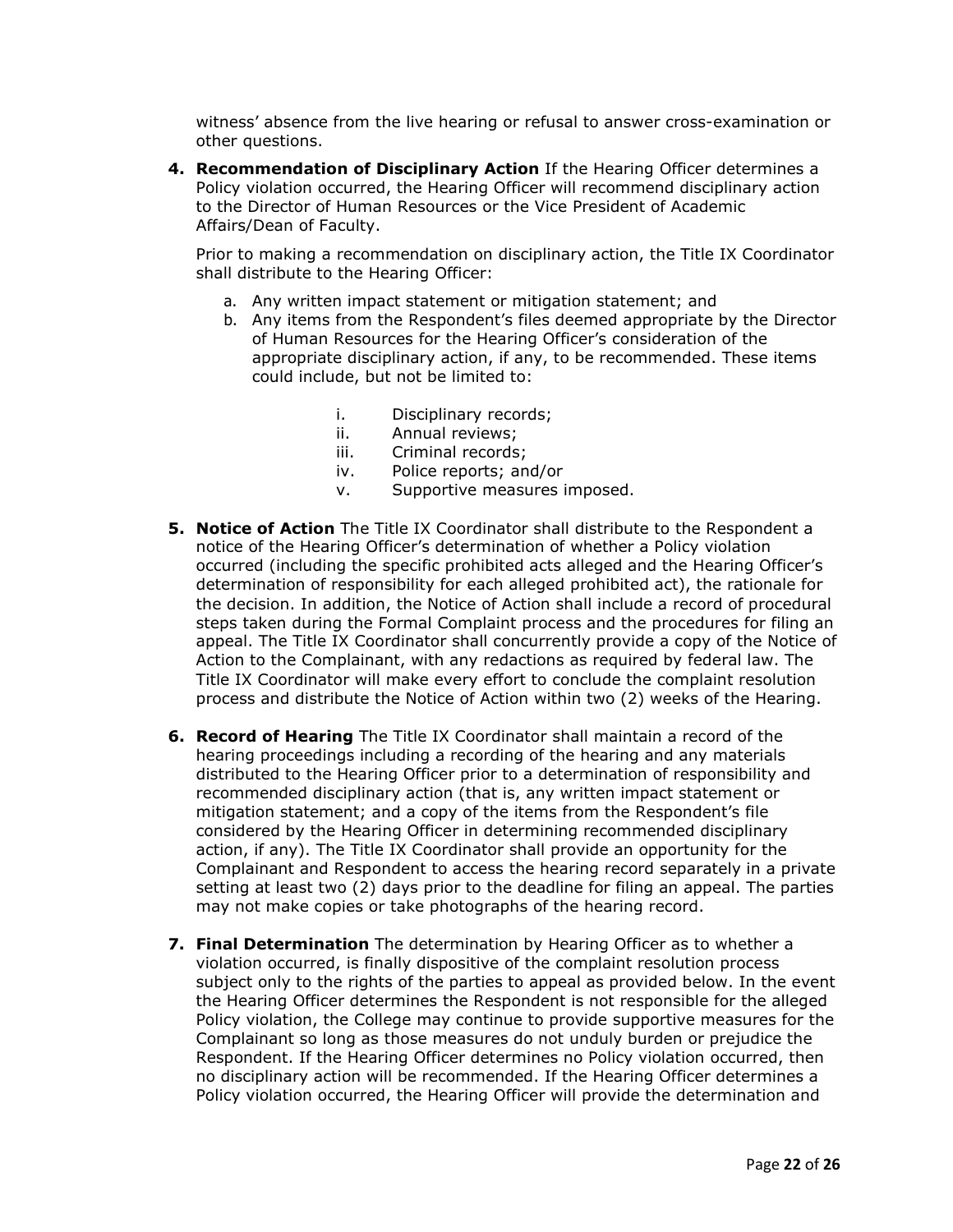recommended disciplinary action to the Director of Human Resources or the VPAA/DoF to determine appropriate disciplinary action.

 **Disciplinary Action** If the Respondent is a staff member and the Director of Human Resources affirms a policy violation occurred, they will impose appropriate disciplinary action.

 If the Respondent is a faculty member and the VPAA/DoF affirms that a policy violation occurred, the VPAA/DoF will impose appropriate policy violation is serious enough to suspend or terminate for adequate cause, they will follow the dismissal and suspension procedures set forth  in *The Davidson College Faculty Handbook* Section 8 of Article X. disciplinary action. If the VPAA/DoF determines the faculty member's

#### **8. List of Disciplinary Actions**

- • Warning: Notice, oral (with written file annotation) or in writing, that continuation or repetition of conduct in violation may be cause for more severe disciplinary action.
- • Censure: A written reprimand, which may include warning of more severe disciplinary action in the event of a determination of a subsequent violation within a stated period of time.
- • Apology: Oral or written apologies by the Respondent to persons or groups upon whose rights the Respondent may have infringed.
- Mandatory educational programming.
- • Restricted Access: limiting campus access to certain areas of campus and/or specific times of day.
- Paid suspension for a definite period of time.
- Unpaid suspension for a definite period of time.
- Demotion.
- Termination of employment.
- • Any other action deemed appropriate by the Director of Human Resources or VPAA/DoF.

### IX. APPEALS

- **A. Grounds for Appeal** Either the Complainant or Respondent can appeal the dismissal of a Formal Complaint, the finding of the Hearing Officer or the disciplinary action imposed on the following grounds:
	- 1. Procedural irregularity that had a material impact on the outcome of the complaint resolution process;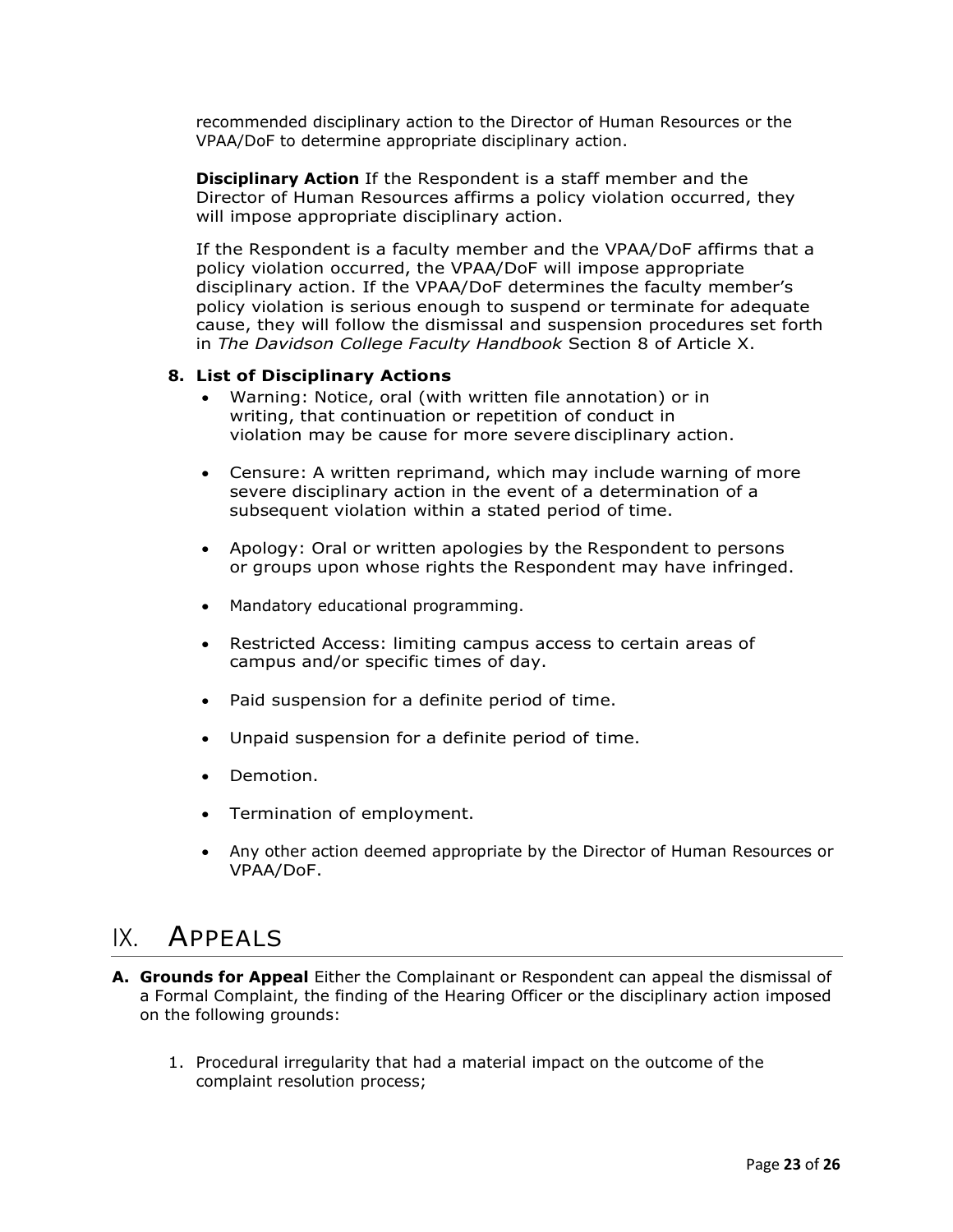- 2. New evidence that was not reasonably available at the time the determination the matter; or regarding responsibility or dismissal was made, that could affect the outcome of
- 3. The Title IX Coordinator, investigator(s), or Hearing Officer had a conflict of interest or bias for or against complainants or respondents generally or the individual Complainant or Respondent that affected the outcome of the matter.
- **B. Filing an Appeal** Appeals must be filed with the Title IX Coordinator within five (5) days of receiving the written Notice of Action. Appeals are made in writing and must state in detail the reasons for the appeal. Appeals shall not exceed five (5) pages.

 Upon receipt of a written appeal, the Title IX Coordinator will forward the appeal and the record on appeal to the Appeal Officer. The record on appeal comprises all materials reviewed by the Hearing Officer, the record of the hearing and exhibits (if any), and the Notice of Action. The Title IX Coordinator shall provide an opportunity for Complainant and Respondent to access the appeal and the record on appeal separately in a private setting. The parties may not make copies or take photographs of the information.

 **C. Appeal Procedures** Appeals are heard by the Appeal Officer. The Appeal Officer ordinarily will decide within five (5) days of receiving the record on appeal whether the appeal states sufficient grounds to be considered. If it does not, the Appeal Officer will dismiss the appeal.

 If the Appeal Officer finds the appeal states sufficient grounds, the Appeal Officer will invite the Hearing Officer to respond in writing. When an appeal is requested by the Respondent, the Appeal Officer will invite the Complainant to respond in writing. When an appeal is requested by the Complainant, the Appeal Officer will invite the Respondent to respond in writing. Written responses shall not exceed five (5) pages. The Appeal Officer may, in the Appeal Officer's discretion, request additional documentation related to alleged procedural errors to accompany the statement of the Hearing Officer or an party. The Appeal Officer shall provide copies of the written responses and additional documentation, if any, to the Chair, and shall provide an opportunity for the Complainant and Respondent to access the information separately in a private setting. The parties may not make copies or take photographs of the information.

 The Appeal Officer may, in the Appeal Officer's discretion, choose to call a conference with the Complainant, Respondent, and Hearing Officer before making a decision on appeal.

 The Appeal Officer considers the appeal solely on the grounds stated in the filed appeal, the record on appeal, and the written responses, and additional documentation of procedural error. The Appeal Officer will not substitute their own judgement for that of the Hearing Officer.

- **D. Actions Available on Appeal** The Appeal Officer may:
	- 1. Uphold the determination of the Hearing Officer;
	- 2. Remand the matter to the Hearing Officer where a procedural irregularity could be corrected by the Hearing Officer;
	- 3. Remand the matter to the Hearing Officer where newly available information could be considered by the Hearing Officer; or
	- 4. Remand the matter to a new Hearing Officer. This action will only be taken in extraordinary cases, when the Appeal Officer determines the matter would be best addressed by a newly appointed Hearing Officer.
- **E. Notice of Outcome** The Appeal Officer ordinarily will provide a written notice of outcome within two (2) weeks of the decision to consider the appeal, and this decision is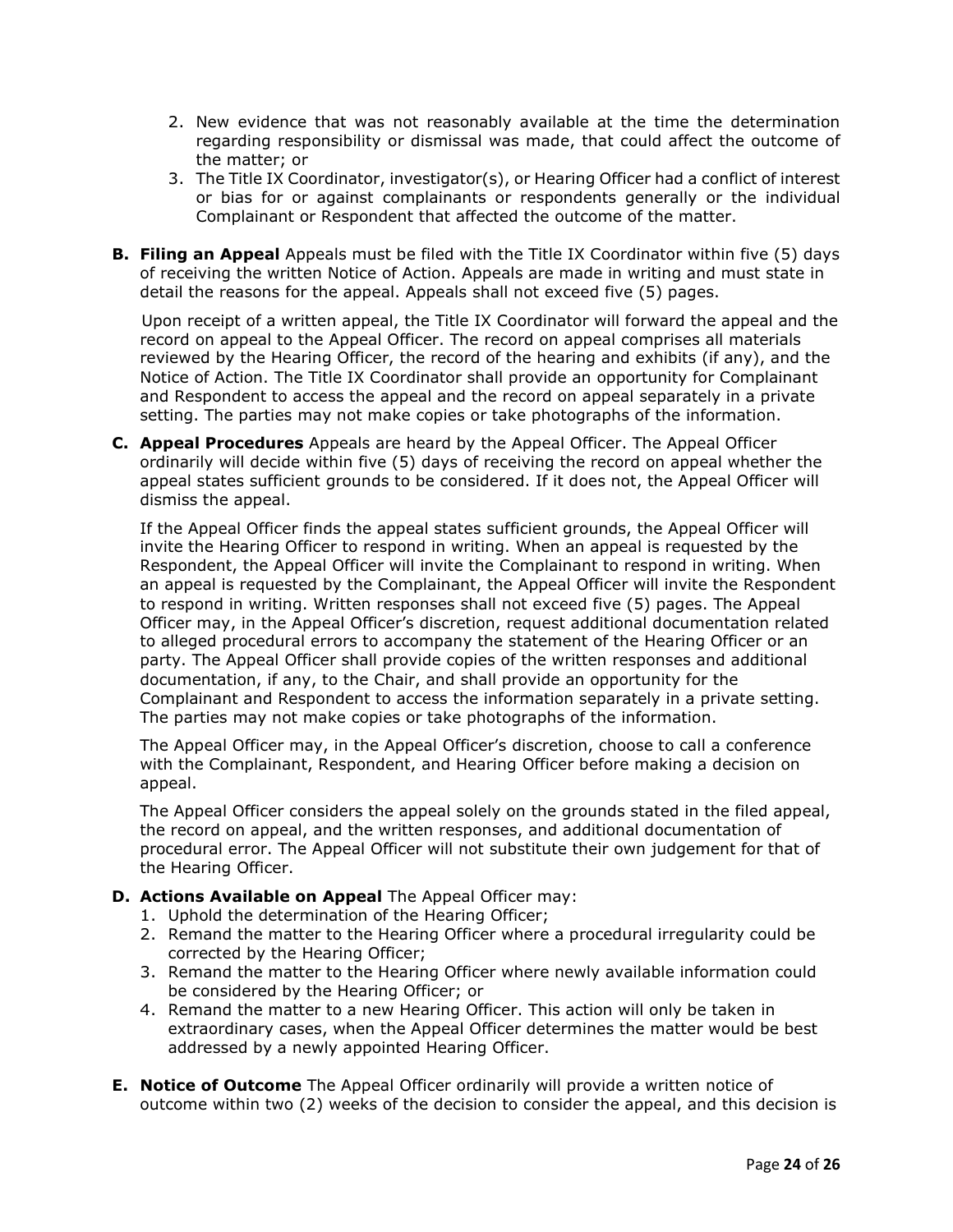finally dispositive of the matter. The Notice of Outcome will be distributed to the Complainant, Respondent, and Title IX Coordinator with any redactions as required by federal law.

### X. RETALIATION

 No person shall be subject to restraints, interference, coercion, or reprisal for action taken in good faith to seek advice concerning an alleged violation of this Policy, to file a report, to initiate the College's internal complaint resolution process, to be a Complainant or Respondent in a complaint resolution process, to serve or refuse to serve as a witness, or representative in the investigation and resolution of a complaint. It is prohibited for any member of the College to intimidate, threaten, coerce, harass, or discriminate against any individual for the purpose of interfering with any right or privilege secured by this Policy.

 Prohibited acts of retaliation also include charges against an individual for policy violations that are outside of this Policy but arise out of the same facts or circumstances stated in a complaint or report of sex discrimination or sexual harassment when done for the purpose of interfering with any right or privilege secured by this Policy.

 Acts of alleged retaliation should be reported immediately to the Title IX Coordinator and will be promptly investigated. The College will take appropriate steps to protect individuals who fear that they may be subjected to retaliation. Acts or threats of retaliation will be investigated and adjudicated accordingly and may result in disciplinary action.

# XI. ADDITIONAL POLICY & PROCEDURE INFORMATION

- A. **Rights of Parties** Complainant and Respondent have the right to a fair, prompt, and impartial complaint resolution process, meaning a process that:
	- Is completed within reasonably prompt timeframes;
	- Is conducted in a manner that is consistent with this Policy;
	- • Includes timely notice of meetings at which the parties may be present;
	- • Provides timely and equal access to information that will be used during the complaint resolution process
	- • Is conducted by individuals who do not have a conflict of interest or bias for or against the Complainant or Respondent;
	- the party's choice present during any meeting or proceeding related to complaint resolution procedure under this Policy, including meetings related to investigation of the Formal Complaint; • Provides equal opportunities to have the Advisor of
	- • Provides written notification of the result of the complaint resolution process (subject to any redactions required by federal law);
	- • Bases the determination of responsibility solely on information presented as part of the complaint resolution process;
	- Is not subject to acts or threats of retaliation for action